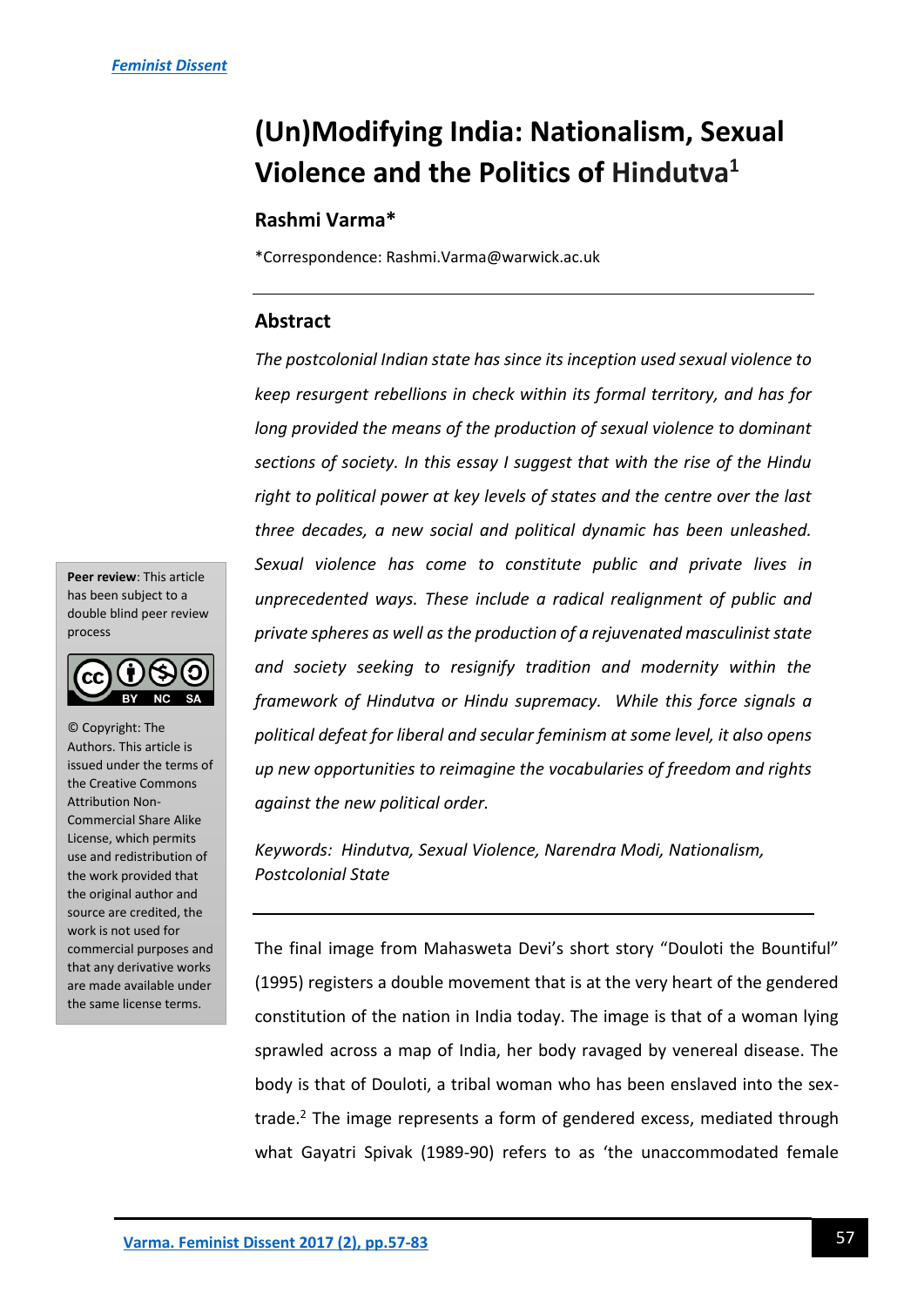body' (126) that in today's increasingly charged and polarised political vocabulary in India would be seen as "anti-national", but without which the nation and its boundary-making power cannot be imagined or instituted in the first place. The story that narrates the relentless exploitation of bonded sexual labour in a still feudal but independent India reaches its climax in this scene which takes place during the annual ritual of independence day in which school children are taught to draw the map of the nation, as part of their geography and civics lesson in citizenship and patriotism. In this image, the nation is the strained container, as it were, of the spread-eagled body of the tribal woman sold into prostitution, and at the same time, her figure consumes the entirety of the space of the nation, leaving no room for the ceremony of patriotic love to go on as usual. Because with Douloti's diseased body spread on it, not only is there no room for the flagpole on which the national flag is to be hoisted, there is the transmogrification of the pure, illuminated beauty of the iconic Mother India who serves as the emblematic figure of the Hindu Rashtra (Hindu nation), into that of a diseased prostitute.

This last image from Devi's story is an excessive, over-determined, even melodramatic image that encapsulates the current political moment in India in which the definition of who belongs to the nation, who loves it and celebrates it, is becoming narrower than ever. If the right-wing Hindu supremacist forces read this story, if they are capable of reading this story, Mahasweta Devi would be declared an anti-national writer for having dared to imagine this scene of the nation's body sullied by the putrefied and exploited body of a tribal woman.<sup>3</sup> Because what throws Devi's love for the nation in doubt is that she reveals such a love in the service of nationalism to be a profoundly gendered and violent formation. As a writer who moulds the story's climax as one in which Douloti dies on the map of India on a day marked out for its celebration, Devi reveals the gendered fragility of the very idea of love for the nation, inseparable as it is from the force of sexual violence.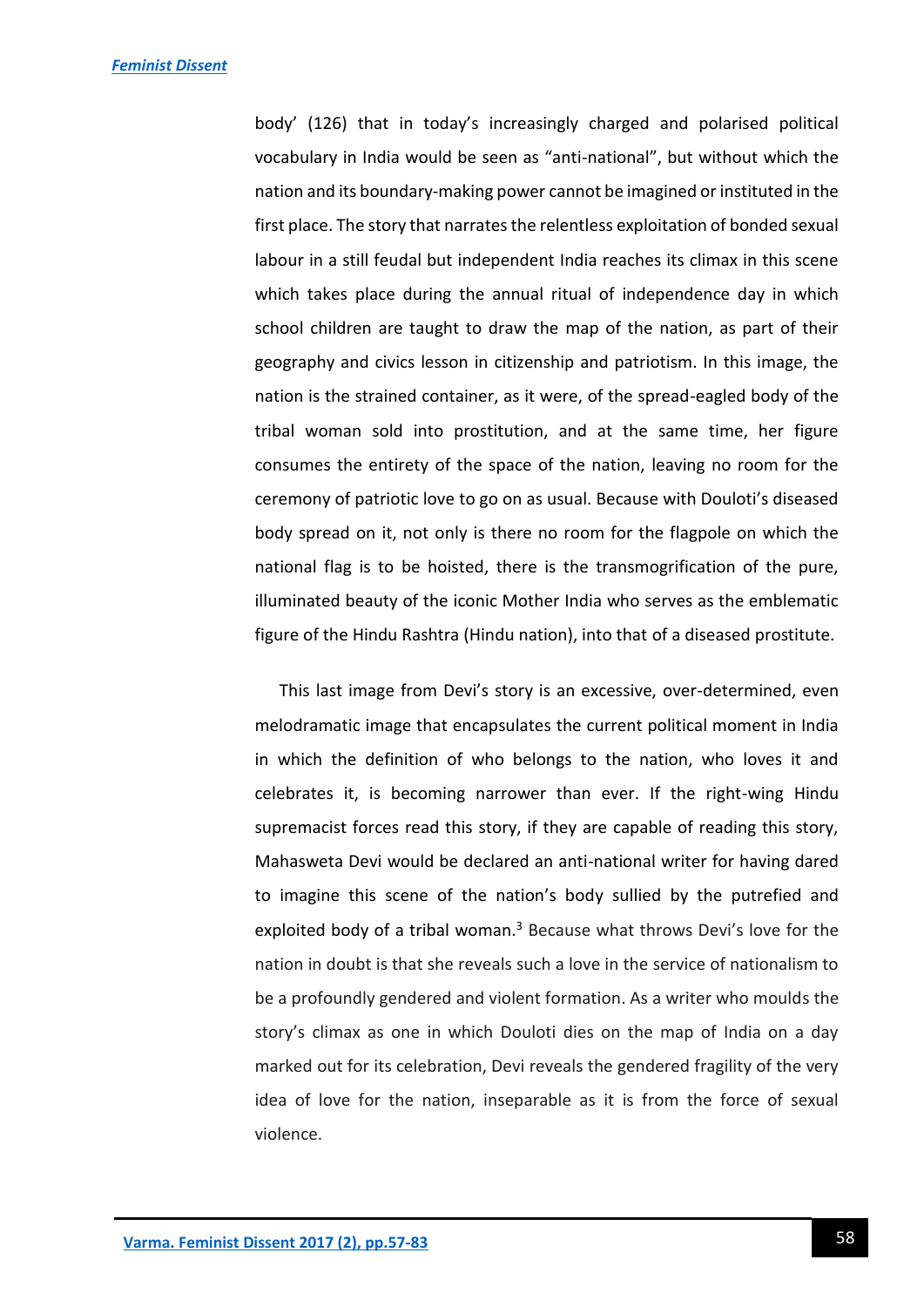Sexual violence as the means to impose a masculinist, dominant caste, communal and nationalist version of the nation in contemporary India has manifold forms and possesses historical continuity even as we witness an intensification of it *now*. As we saw in the stark image discussed above, of the tribal woman who has been relentlessly sexually exchanged, sexual violence accompanies both the very act of making a map of the nation, but also that of instituting the national economy that even in a globalising India thrives on the bonded and sexualised labour of its poorest, most marginalised citizens. Thus, sexual violence also shapes a range of identities related to the ideology of nationalism, such as religion, caste and class, that determine questions of belonging and rights in the nation and to the land, just as sexual violence, or the ever-present threat of it, places women in subservient positions within sexual as well as non-sexual relationships.

Further, the forms of identity markers such as caste, religion, region and class, while typically expressed in terms that transcend history and social change, are in fact subject to intense shifting pressures, often very violent in their accumulative drive, from the forces of neo-liberal capitalism as well as attendant transformations in the political economy of the country today. These are typically manifested as urbanization, industrialisation and modernization, among other processes, that play a structuring role in the ways in which women's subservient position is maintained and reproduced in ways that are violently embodied.

In this analysis, I embrace a broad but distinct definition of sexual violence. Mainstream definitions of sexual violence focus on bodily harm and encompass sexual harassment, sexual assault and rape on a spectrum of degrees of violence and cast women as victims in a misogynist and patriarchal society. Nivedita Menon (2012) points to the disproportionate focus on rape when it comes to sexual violence as well as to the important difference in the ways in which 'patriarchal forces' see rape as 'evil because it is a crime against the honour of the family', a fate worse than death, and feminists who see rape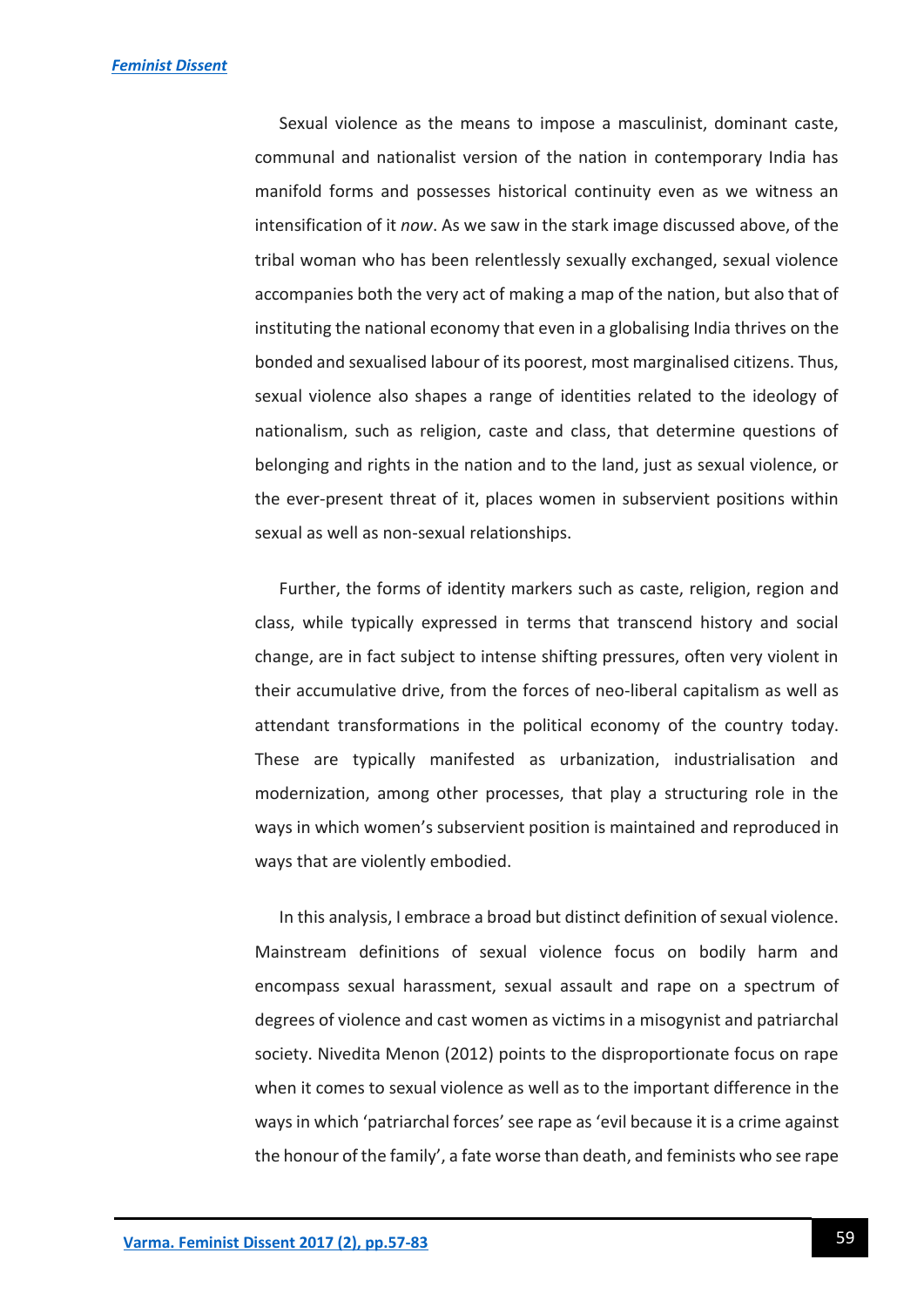as 'a crime against the autonomy and bodily integrity of a woman' (113). She goes on to further query the ways in which the 'impact and maybe even the sexual violence itself, flow from the discourse which constructs 'sex', 'sexual violence' and 'sexuality' as the deepest aspects of one's "real" and "private' self" such that sexual violence is construed as a 'violation of the sense of wholeness…one's belief in one's unique selfhood' (141).

I seek to extend this analysis in order to think about sexual violence, precisely because it is imbricated in notions of wholeness (Menon refers to this as a 'mystification of sexuality'), as an integral part of the ideological project of nationalist, patriarchal, dominant caste and capitalist subjugation of women and sexual minorities. It is only with the force of sexual violence that these projects are maintained and continually reproduced. On this reading, sexual violence is not limited to a spectacular physical act but is wound up in discourses and institutions of power. This would enable us to question the hegemonic understanding of sexual violence as the worst kind of violence and instead locate it within an understanding of the processes by which gender difference (couched as threat) is used to further specific political and ideological agendas.

Following from this, there are three aspects in particular that I want to consider in this essay—a) sexual violence as part of the state project of controlling and disciplining rebellious populations and territories and as a weapon of war; b) as a means of political and social assertion, as a mode of maintaining caste, communal and class power, and as part of the dominant national imaginary of the place of women in society through regulating public and private divisions; and c) as a means of structuring family power, intimacy and sexuality and the patriarchal order that determines the remit of each, including controlling women's bodies and reproductive choices.<sup>4</sup>

#### **The State of Violence**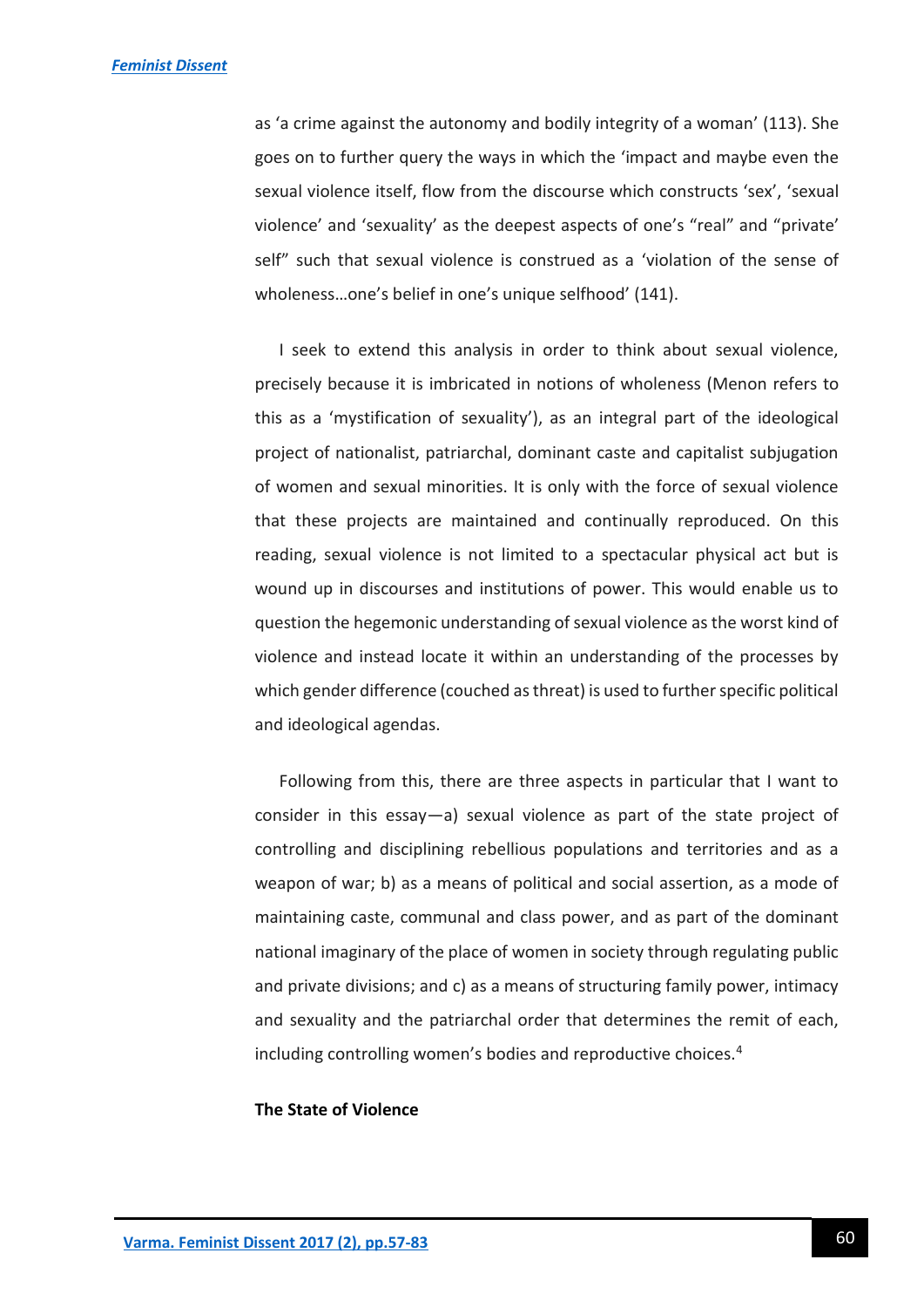It is of course well known that in times of war, rape has been used as a potent and highly sexualized weapon of war to demoralize opponents by assaulting women's honour.<sup>5</sup> But armies of nation states have also turned sexual violence as a weapon not just against an enemy beyond the borders, but as a weapon against their own citizens who are seen as dissenters or traitors. In India, too, the state has used sexual violence to discipline, contain and shame those that it sees as anti-national or not national enough. Uma Chakravarti (1982) discusses custodial rape as a specific form of sexual violence on the part of the various agencies of the state whose perpetrators include 'forest officials, army personnel, and especially…policemen'. The gang-rape of over fifty women in the villages of Kunan-Poshpora in Kashmir is widely considered to be the largest case of state-led mass sexual violence in independent India. On February 23, 1991, about 125 Indian soldiers of the  $4<sup>th</sup>$  Rajputana Rifles, under pretext of searching the area for militants, evacuated the men of the villages and then proceeded to rape women. As Ayesha Pervez (2015) puts it: 'The intent was not only to terrorise and traumatise the people under assault — they are often accused of harbouring militants — but also of sending out a message of retribution to the Kashmir resistance movement.' Likewise, the sexual violence perpetrated in areas such as India's north-eastern states where the Armed Forces Special Act (since 1958) is at work demonstrates that any challenge to state power is met with a huge amount of force, including sexual violence. The rape and murder of Thangjam Manorama Devi in 2004 by a member of Assam Rifles led to the Manipuri women's nude protest that was carried out under the banner of "Come Indian Army, Rape Us".<sup>6</sup>

Even as we may think of Kashmir and India's "border" states such as the north-eastern states like Manipur that are on the absolute and literal margins of the nation, other minorities within the nation—Muslim women, tribal and dalit women have been routinely targeted by state violence. The case of Soni Sori—a tribal schoolteacher in Bastar in central India suspected to be a Maoist—is chilling testimony to the ways in which the state deploys sexual violence against minorities. She was arrested in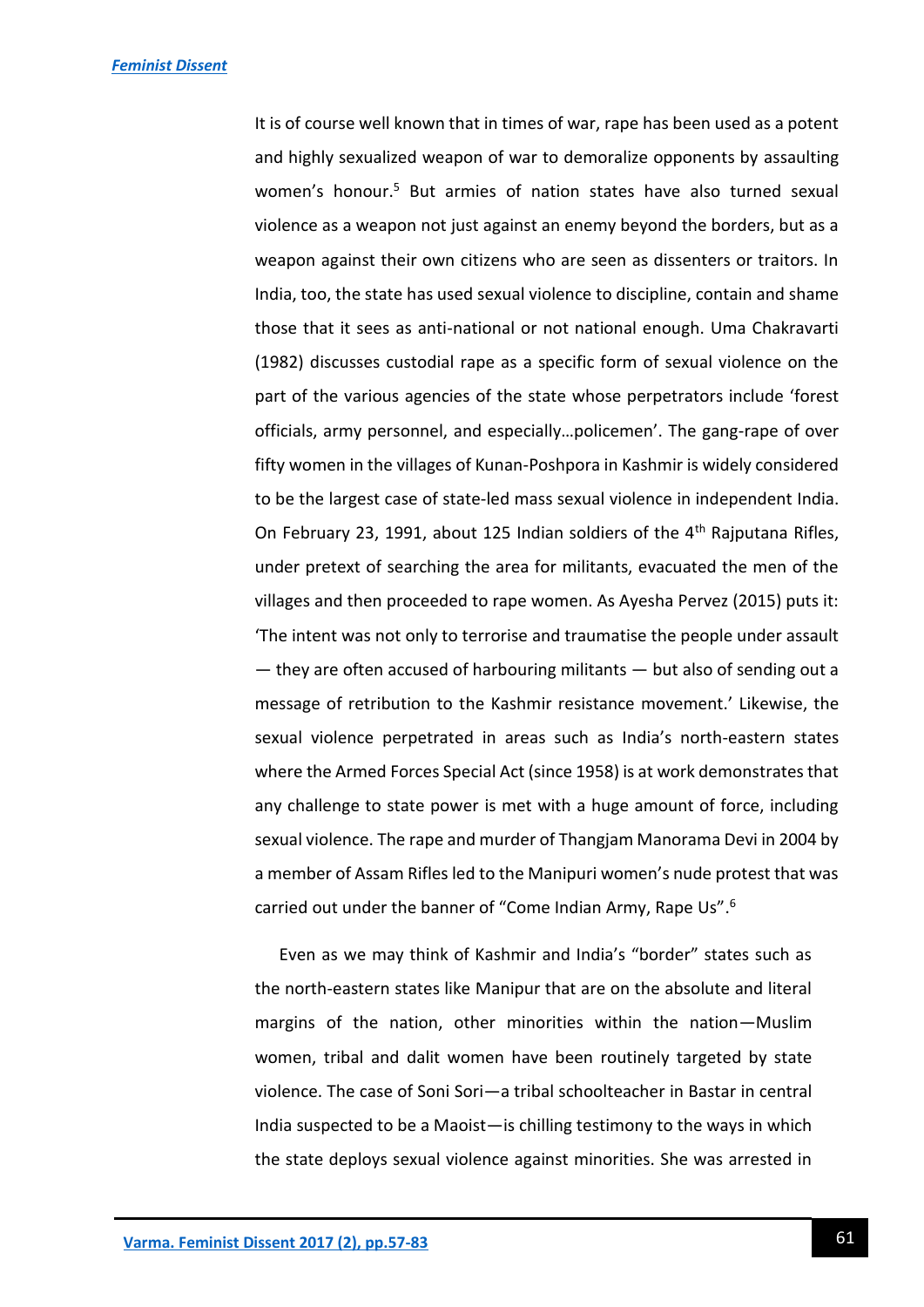2011 and tortured and sexually assaulted in custody, providing one of the most egregious instances of recent times where a police state used brutal means to subdue a tribal woman seen as a threat to the "law and order" of society and nation. Another example is that of Bhanwari Devi, the dalit (oppressed class) health worker who was gang-raped by upper caste men in 1992 as punishment for trying to implement the government's law against child marriage in her village (see Geeta Pandey, 2017). These instances demonstrate a manifold dimension to the ways in which the state directly exercises sexual violence—to police its borders, to discipline internal threat to its hegemony, to support and enhance the hegemonic power of dominant caste men and men of the religious majority, as well as, as Chakravarti (1982) and Kavita Krishnan (2013) have argued, to control those women who are at the forefront of movements against exploitative landlords and corporate land grab, such that rape has become a weapon against people resisting primitive accumulation (see also Madhok and Rai, 2012, for the violence entailed in neoliberal "agency-indevelopment" for women like Bhanwari Devi). The gruesome murders and the gang-rapes of two dalit women in Khairlanji, a village less than a thousand kilometres from Mumbai, by upper caste men on September 29, 2006, seem to have been precipitated by a land dispute. The murdered and raped Bhotmanges were a land-owning dalit family who were resisting giving up their land for road construction. Several reports implicate local BJP politicians in the murders and the rapes (Buckwalter, 2006). Writing in the early 1980s, Chakravarti (1982) had pointed to how 'the State and the ruling elites have increasingly resorted to the use of violence as a means of systematic repression of the growing articulation of the demands of the people both in rural and in urban India.' In this, rape becomes a crucial tactic through which class conflicts are settled via feudal patriarchal notions of women as men's property.

In recent years, feminist activists have pointed out that while "national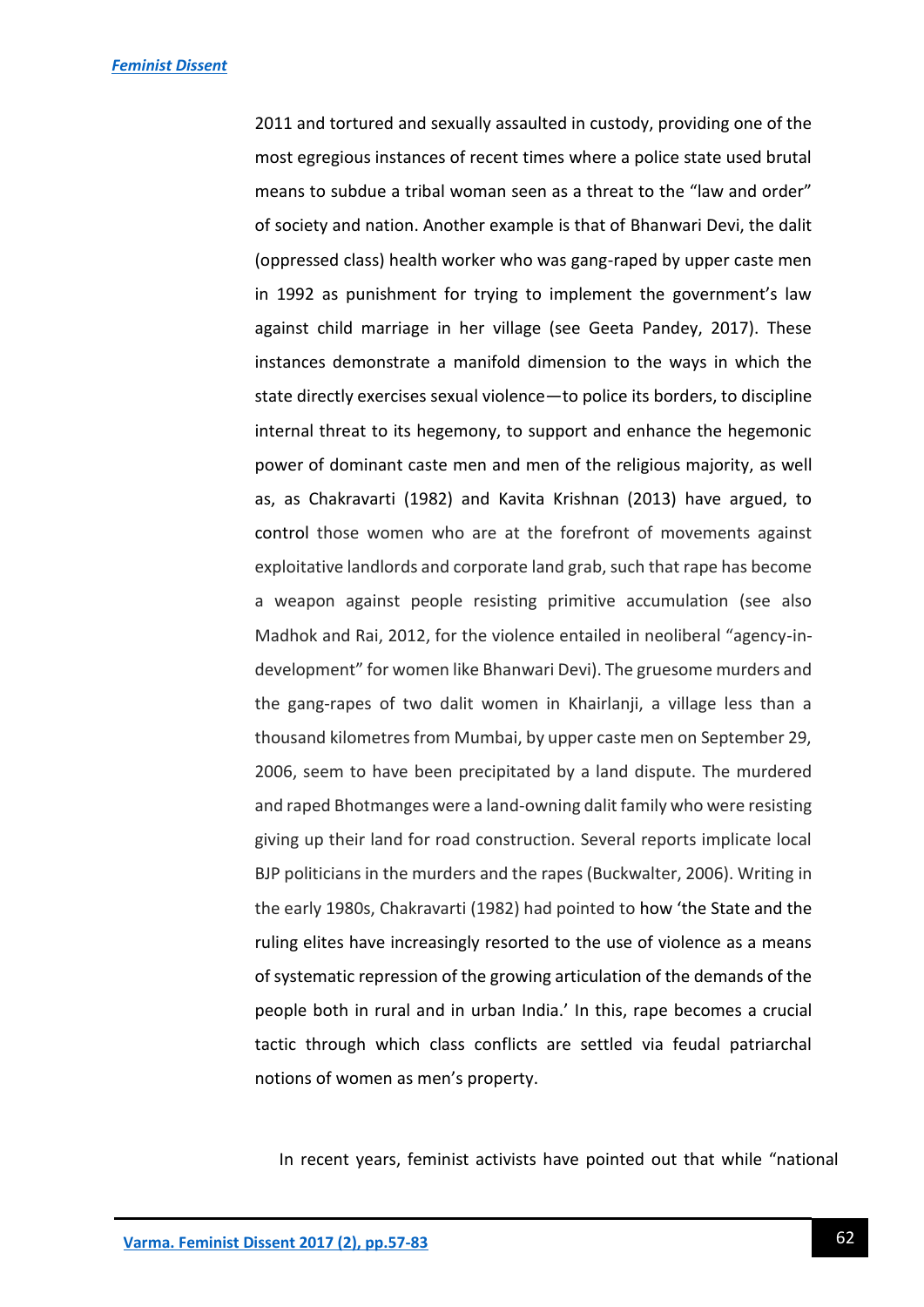conscience" was mobilised to procure justice for Jyoti Singh, the young woman whose gang-rape in New Delhi on December 16, 2012 led to massive protests and demonstrations in every part of the country, there is a deafening national silence on rapes committed in the peripheries of the nation state and on political minorities and cultural dissidents (see Daniyal, 2017).

#### **UnCivil Society**

As political theorists have argued, there is a significant tension in defining civil society as either the bourgeois social space of law-abiding citizens who come together as equals, standing above community in a public sphere free of coercion, or a more communitarian sense in which civil society represents a shared identity among its members and performs a mediating function between the state and the private spheres. Such a communitarian view brings into the remit of civil society religious institutions and caste associations.

Without going into a comprehensive overview of this literature, for the purposes of this essay I will take civil society to mean the contested and shifting space between the state and family, between public and private, between law and tradition, between community and the self. This contested, messy arena is where we witness an intensifying generalized sexual violence in contemporary Indian society—whether it is sexual harassment in the workplace, including violence against domestic workers or against social workers like Bhanwari Devi, the physical insecurity faced by call-centre and mall workers and other women workers making their way to and from work, and a general sexualisation of office and other spaces of work.

Although some may consider them pre-capitalist remnants within a modernizing society, Khap panchayats are an interesting phenomenon that defies established understandings of civil society (see Baxi, Rai and Sardar Ali, 2007). These are caste and clan-based village associations that carry out functions of maintaining the social order and gendered propriety among its members, and seem to have gained significant traction since the Hindu right has come to power in the centre in spite of widespread negative publicity. In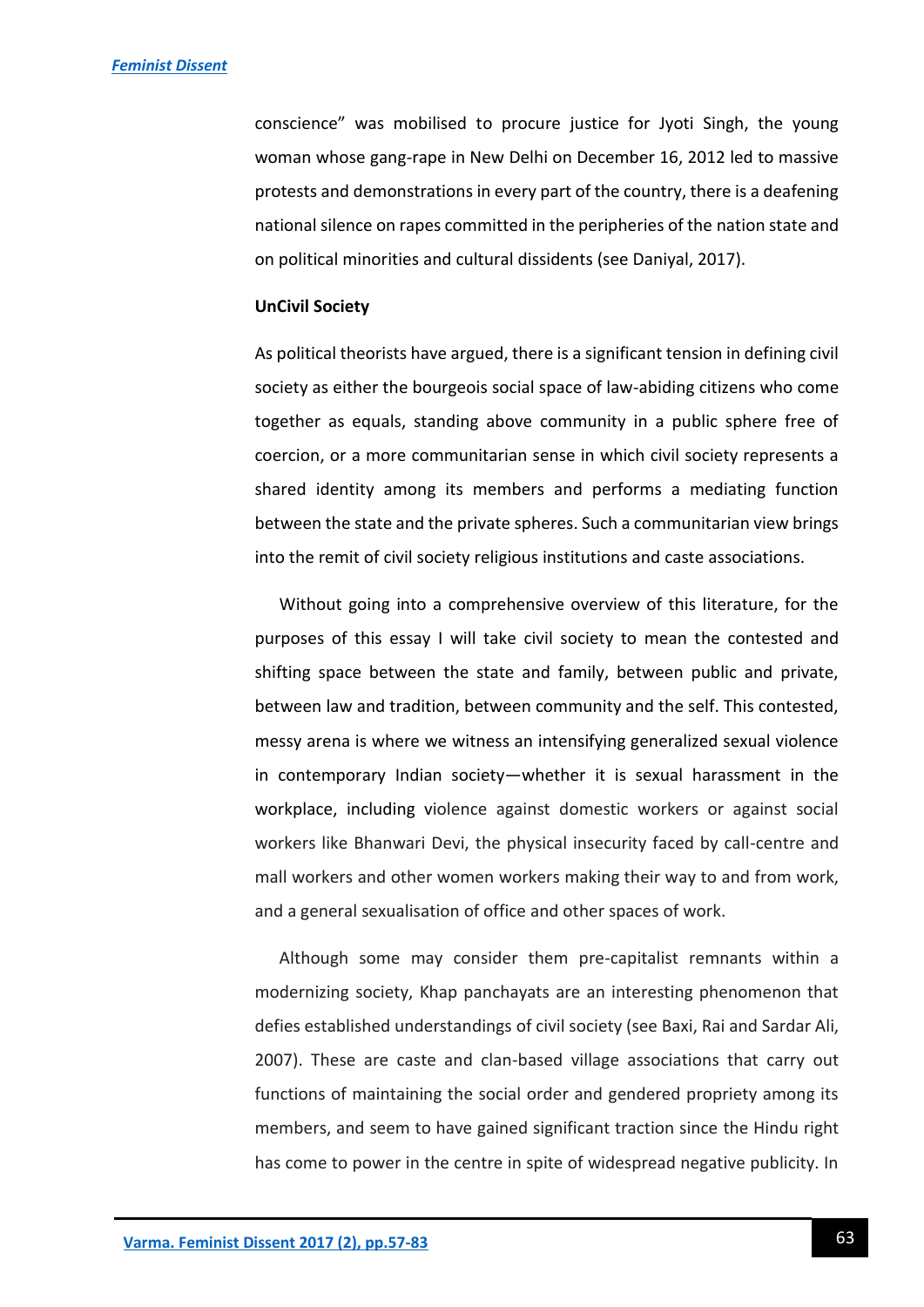recent years, Khaps have become infamous for going after young people who fall in love outside of patriarchal caste norms, as in the "honour killing" case of Manoj and Babli in the state of Haryana in 2007, who were murdered for having flouted clan norms.<sup>7</sup> Less murderous pronouncements have included a ban on the use of mobile phones and social media by girls under eighteen by Basauli khap panchayat near Agra in Uttar Pradesh, as modern technology is seen to have a corrupting influence on girls. $8$  In its implicit support of these khaps, for both electoral and ideological reasons, the Hindu right once again betrays its commitment to caste and religious affiliations over secular legal frameworks that guarantee equality to both men and women. Thus, the current Prime Minister Narendra Modi's campaign towards realizing the goal of a "digital India" is shot through with gender discrimination and sexual oppression in which women's access to digital gadgets and virtual space is constantly policed and subjected to community control.

But while khap panchayats have an older history of patriarchal and coercive regulation of community, one could argue that a khap mentality seems to have become widely pervasive wherein community-supported male leaders take the law into their own hands in the name of maintaining social order, for keeping women safe, and safeguarding public morality. There have also been reports in the rise of what have come to be called "honour killings" where family members are directly implicated in the torture and murder of young people daring to fall in love and marry someone of another caste.<sup>9</sup> A widespread sense of vigilantism is now socially endorsed as youth participate in self-policing and disciplining young people, especially women, whose private affairs may be crossing the lines of caste, class and religion. These Hindu women, especially when engaged in relationships with Muslim men, are seen as their dupes. Muslim men are seen to be prosecuting a "love jihad", a phrase used to indicate that Hindu women are under threat from Muslim men who use romantic love as a ploy to convert innocent Hindu women to Islam.

But if religion, caste and clan are seen as key arenas of social struggles, another important discursive site where these battles to protect the Hindu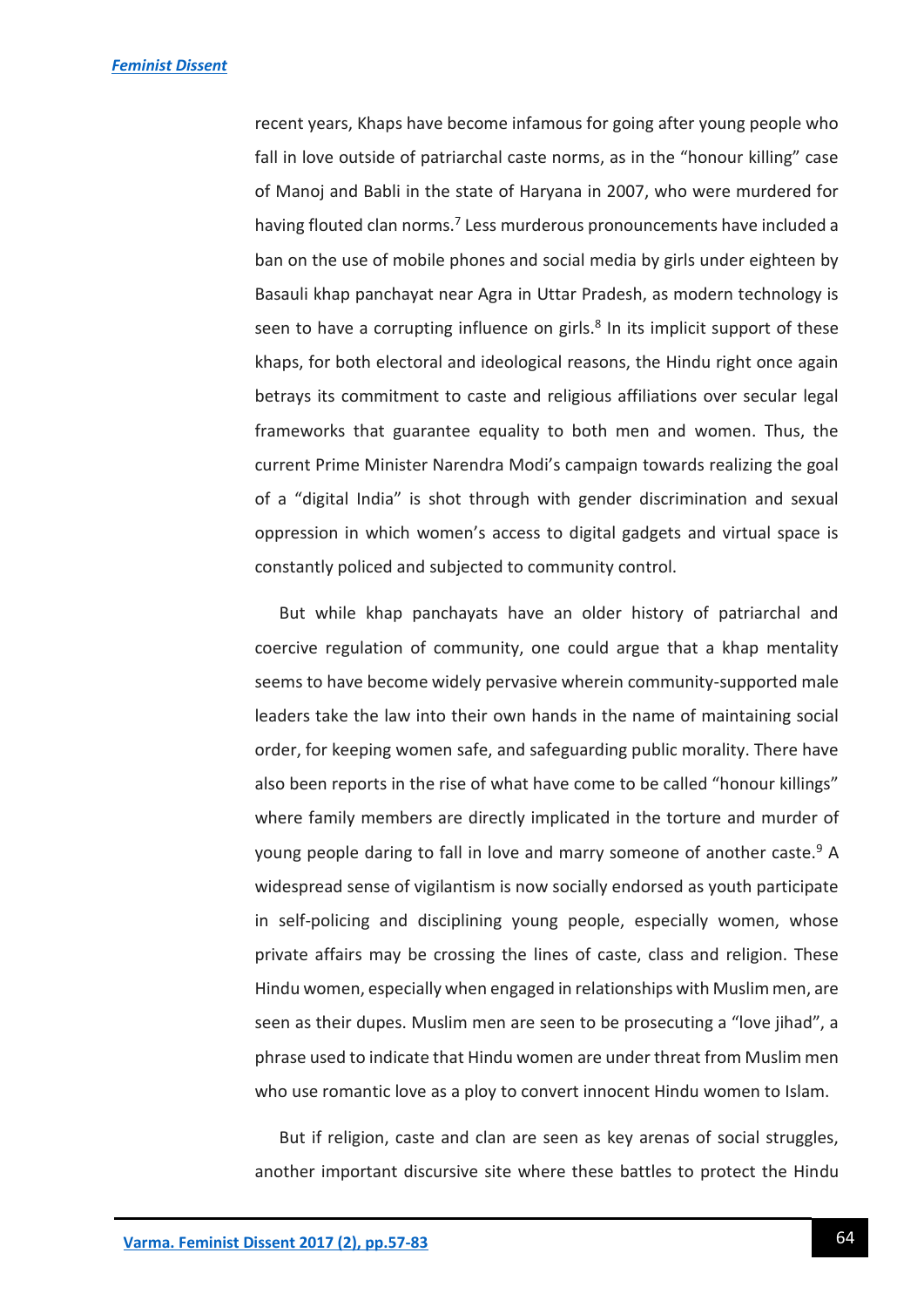woman are going on, through very violent means, is the widespread deployment of a generalized Indian "culture" (whose coordinates are Hindu in totality) that is firmly located in the East and opposed to the West, even as the Hindu right embraces neoliberal economic policy and foreign direct investment. Women wearing jeans or talking on mobile phones have become figures of threat as they represent a modernity seen as fundamentally at odds with Indian tradition.<sup>10</sup> Thus, the Hindutva vigilante outfit Sri Ram Sene (Ram's army) in 2009 attacked women in a pub in Mangalore for violating Indian values and being influenced by Western norms: 'for consuming alcohol, dressing indecently, and mixing with youths of another faith.'<sup>11</sup> The same year, Ram Sene members threatened celebrations of Valentine's Day, intimidating couples seen in public.

Even more indicative of how sexual violence is used to keep women in check is not just the attempts by vigilante groups such as Ram Sene policing and harassing women and threatening them with physical violence, are the routine pronouncements from politicians and the judiciary commenting on women crossing the line of decency by venturing out alone at night or wearing immodest clothes. In a widely influential campaign against Nestle's Maggi noodles, many Hindu right politicians conflated issues of public health with the shortcomings of modern motherhood such that mothers who feed their children instant noodles are viewed as pursuing selfish interests like a career or self-care or are too lazy to bother with giving their children traditional Indian food like 'paratha' and 'halwa'. <sup>12</sup> On a less frivolous note, Mohan Bhagwat, the RSS chief, announced that rapes occurred in India, not Bharat (the Hinduised name for India), implying that Bharat and India, one rural, traditional, conservative, respectful of women and authentic, the other urban, Westernised and inauthentic, were in fact two different nations and that rape was an urban phenomenon.<sup>13</sup> Bhagwat's comments belied the countless instances of rapes of dalit and tribal women in India's villages, and reinforced retrograde tradition as the saviour of women. When conservative elements, especially in the Hindu right, do acknowledge the problem of rape, the blame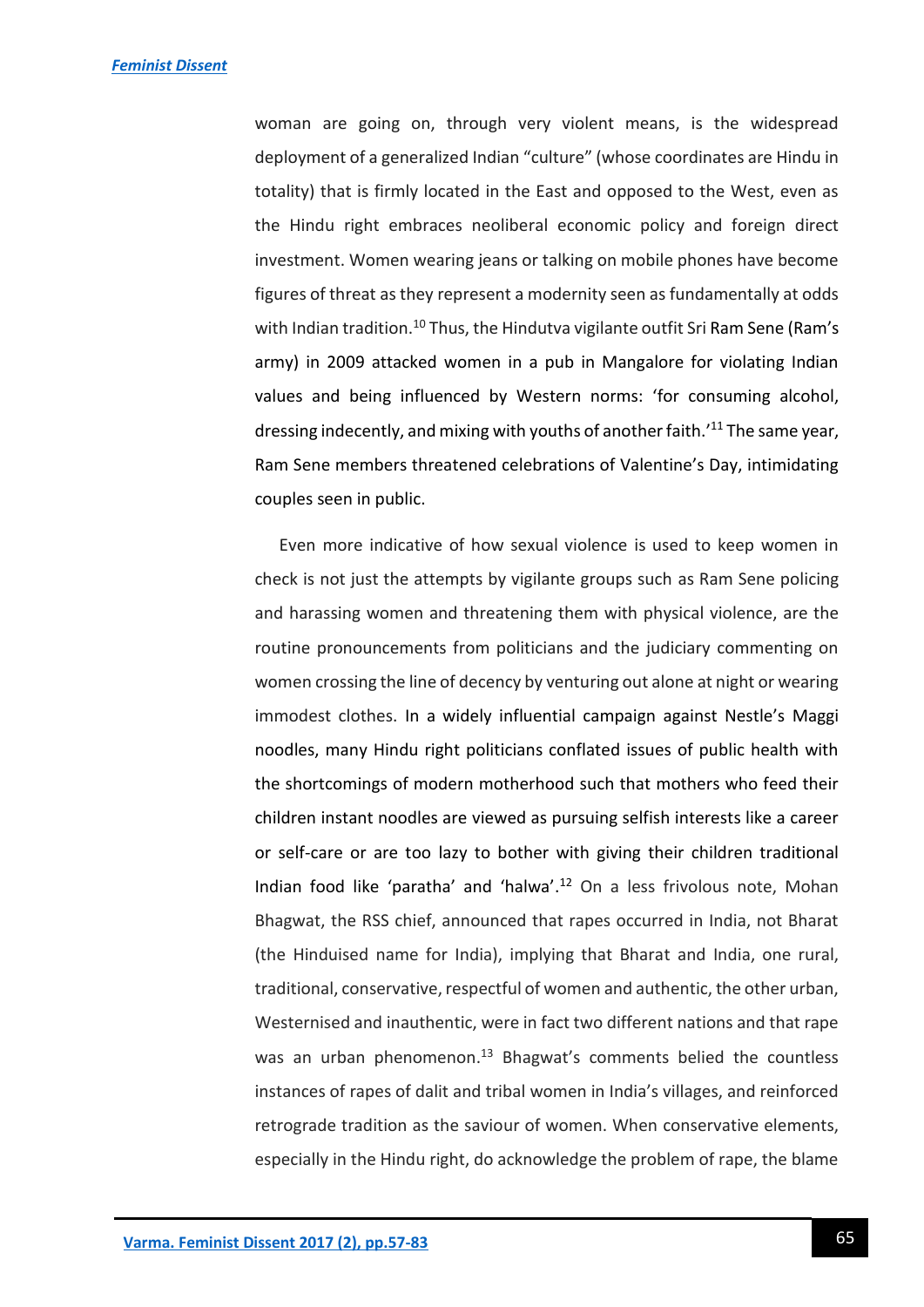for the violation is often placed on the woman herself. Thus, Ram Jethmalani, the lawyer for Asaram Bapu, a godman (and one-time associate of the Indian Prime Minister Modi) who has been charged with the rape of a minor girl, argued that the girl Bapu is accused of having assaulted suffered from a 'chronic disease' that leads a woman to be attracted to men.<sup>14</sup>

Sexual violence is indeed seen as related to increasing social divides between urban and rural spaces, but also across class divides, from a range of different political perspectives. In the aftermath of the 2012 Delhi gang-rape that garnered international coverage, the left-wing feminist activist Kavita Krishnan drew sharp and accurate attention to the ways in which the media was sensationalizing the case since the perpetrators were migrants from rural and backward states such as Bihar and UP, and that sections of the ruling class, police, and the corporate media had made a deliberate attempt to profile the poor and migrant labour as the fountainhead of crime. For in reality, of course, sexual violence was hardly the monopoly of poor, alienated urban migrants.

In a different but related vein, neo-liberal capitalism is often presented as the root cause for increasing sexual violence. In a Channel 4 interview soon after the December 2012 rape, the writer Arundhati Roy spoke about 'the widening gap between the rich and the poor' and went on to suggest the hyper 'conspicuous consumption' of India's globalizing elites that is producing 'an anger and a psychosis' for which 'women at the top, at the middle and the bottom are going to pay the price', particularly young urban women and dalit women (Banerjee, 2013). Taking Roy's words as an instance, Sreenanti Banerjee (2013) points out how left and right discourses can converge unexpectedly, as in this case where Roy is seemingly describing the depradations of global capitalism, with more conservative and even reactionary views that view modernity and urbanization as a threat to women. Both unwittingly provide an alibi for the 'psychotic' rage of the marginalized, and fail to address the question of how and why gender becomes the means through which this rage is expressed. Such seemingly progressive views as Roy's also participate in positioning middle class women as inauthentic, an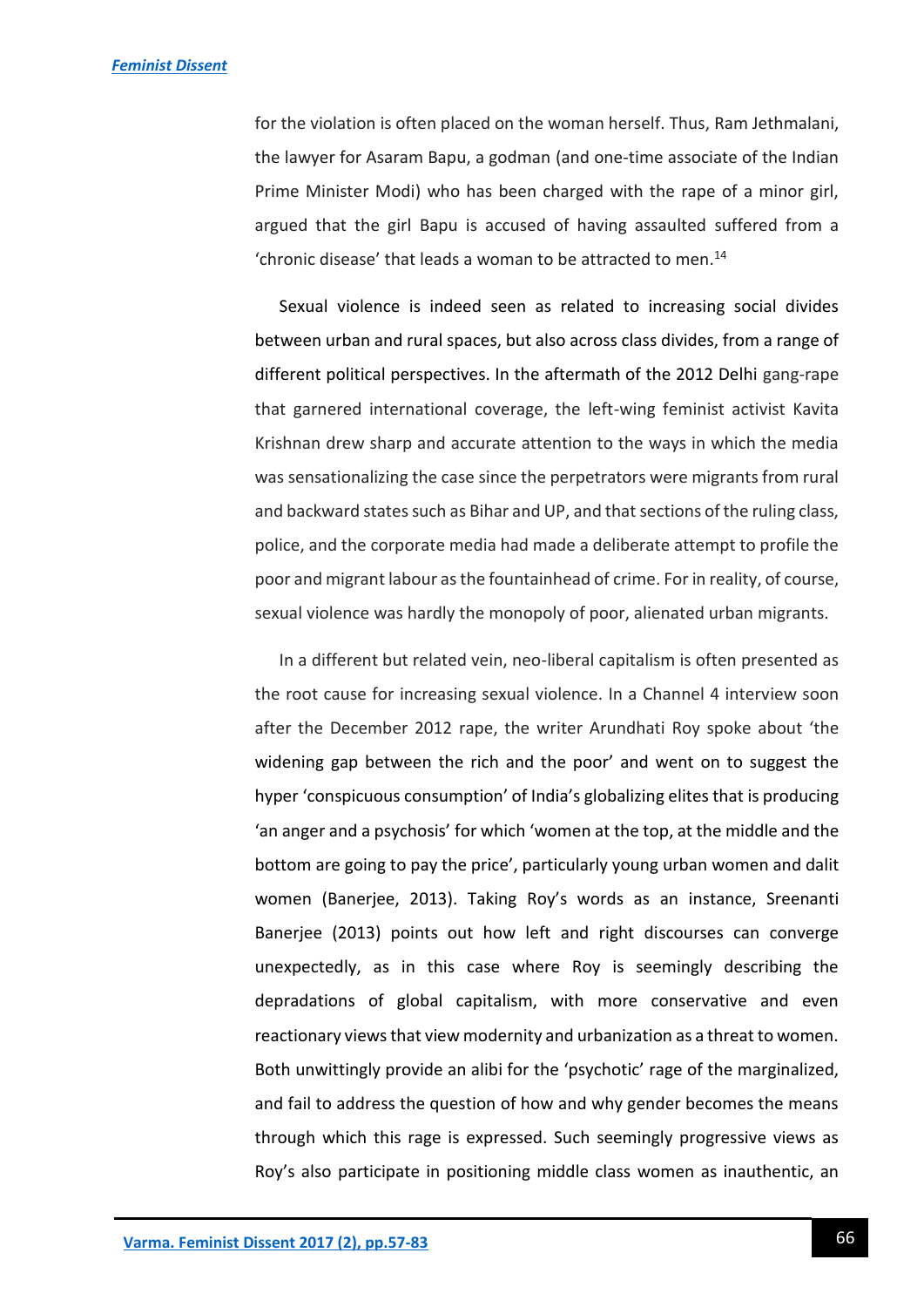approach that shares concerns in a rather startling manner with right-wing ideologues. As Banerjee writes, it is important for 'the intellectual Left' to be 'more critical and tentative about its critique of conspicuous consumption and the homogenization of its effects', so as 'to keep its theoretical distance from an atavistic nativist criticism of consumer culture of the Hindu Right or even the nationalist political project for that matter.'

In the December 2012 gang-rape case to which Roy is responding, the victim of the rape was named "nirbhaya" or the fearless one, and was quickly appropriated as an icon of the heroic woman of a modern and globalizing India. Although her class and social background was working class, she was studying to become a professional and was raped on an evening when she was on an outing to watch a film at a mall with a male friend. For the middle classes leading the protests in Delhi, she was a respectable woman enjoying the freedoms associated with globalisation, and she deserved protection. Thus, even as the protests used the language of feminist emancipation, they remained within the ambit of a conservative social ideology that sees rape as the ultimate degradation of a woman. This was expressed well by Sushma Swaraj, then a BJP Member of Parliament and who is currently India's Minister of External Affairs, for whom a raped woman was a 'zinda laash', a live corpse, suggesting that to be raped is to have a fate worse than death. The massive public protests after the rape did lead to calls for gender sensitization, especially among the police force, as well as the inclusion of gender studies in educational curricula, repeal of rape laws and increased security for women in public places, but the space where the rape was being protested was itself not free from violence, as calls for death penalty, castration and brutal physical revenge that would match the barbarism of the rape itself became loud and clear. So that even as words like patriarchy and misogyny entered public debate—on television sets, living rooms and in Parliament--the language of violence saturated and framed the discussion. Thus even as the Justice Verma Commission's recommendations that were produced in the aftermath of the December rape case marked a step forward in legislating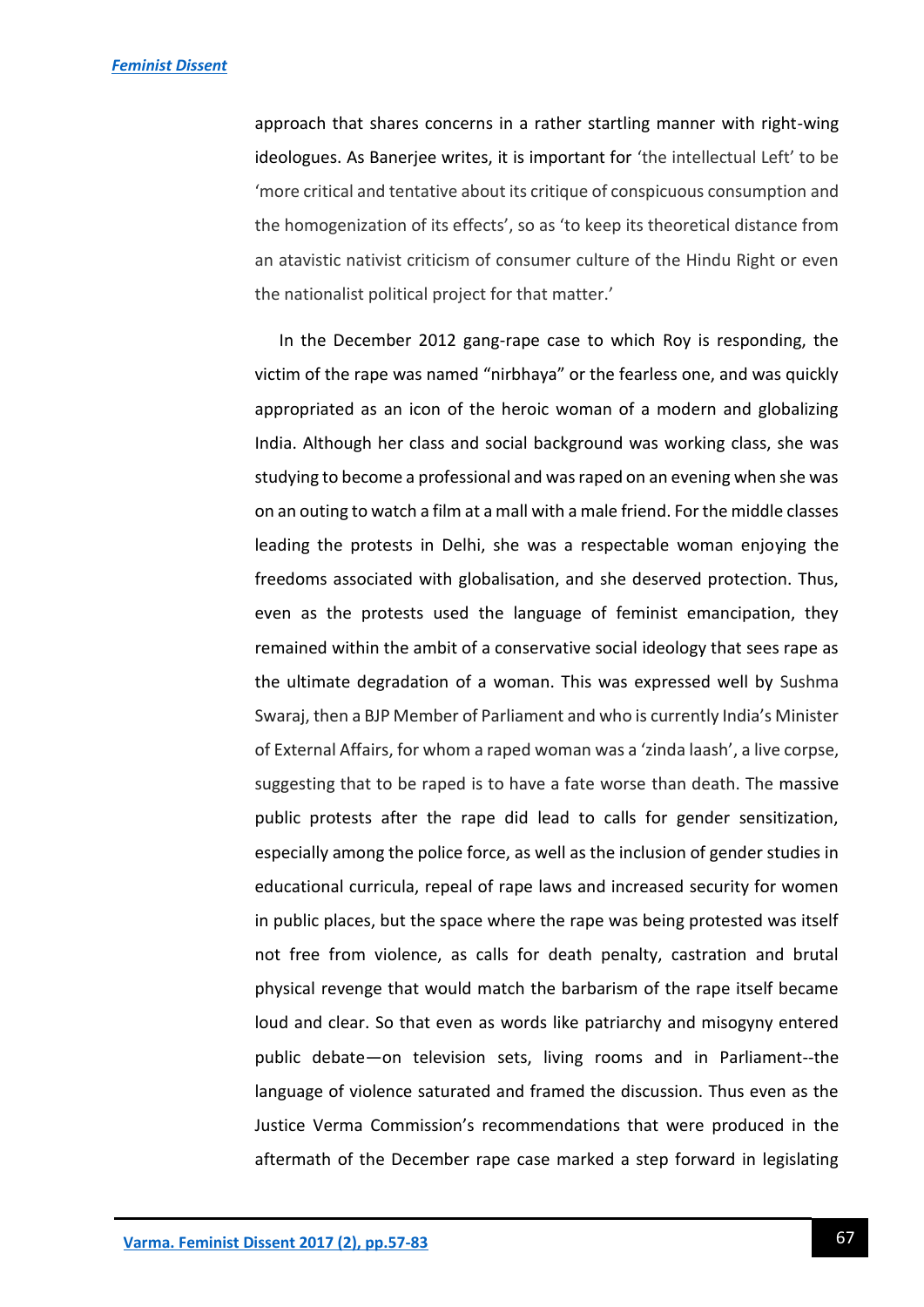against sexual violence, overall civil society witnessed an increased surveillance of women, with protection for middle class women as a major priority.

#### **Public Intimacies**

Hindutva's ideologues have for long peddled the idea of *Vasudeva kutumbakan*, an ancient Hindu concept literally translated from the Sanskrit as "the world is one family". But this notion of one family for the Hindu right is based on a clear sense of a dominant caste Hindu man as the patriarch of the world family. In this view, those not subscribing to ideas of Hindu supremacy are merely lost sons and daughters. Another related phrase made popular by the Hindu right is "ghar wapasi" or "homecoming" that involves a process in which errant members of the family (those who have converted to other religions, but also wayward women who may have married outside their caste and religion) are welcomed back into the folds of the Hindu home, considered to be the cradle of world's civilisations.

There is a constitutive contradiction in this Hindutva version of there being a universal public sphere of co-religionists as the intimate sphere of sexuality, selfhood and family relationships is nonetheless subsumed within the larger interests of the *kutumb* or the family as the central unit of the Hindu nation, which is the universal sphere for the Hindu right. In the Hindutva version of nationalism, women have to love the nation not as equal, consensual partners but as sacrificing and subservient citizens. The Hindu right has no doubt also promoted in recent years a number of women foot-soldiers known as sadhvis (nuns), the best known being Sadhvi Ritambhara and Sadhvi Pragya, who epitomise the notion of the powerful and aggressive Hindu woman who calls upon Hindu men to not shy away from the use of violence to subjugate the Muslim "other". But a sadhvi has nevertheless sacrificed (through renunciation) her sexuality and familial bearings in the service of the Hindu nation (Bacchetta, 1996). Paola Bacchetta (1996) writes of how the Rashtriya Sevika Samiti, the women's wing of the RSS, constructs its history in opposition to Indian left and liberal women's movements gaining ground in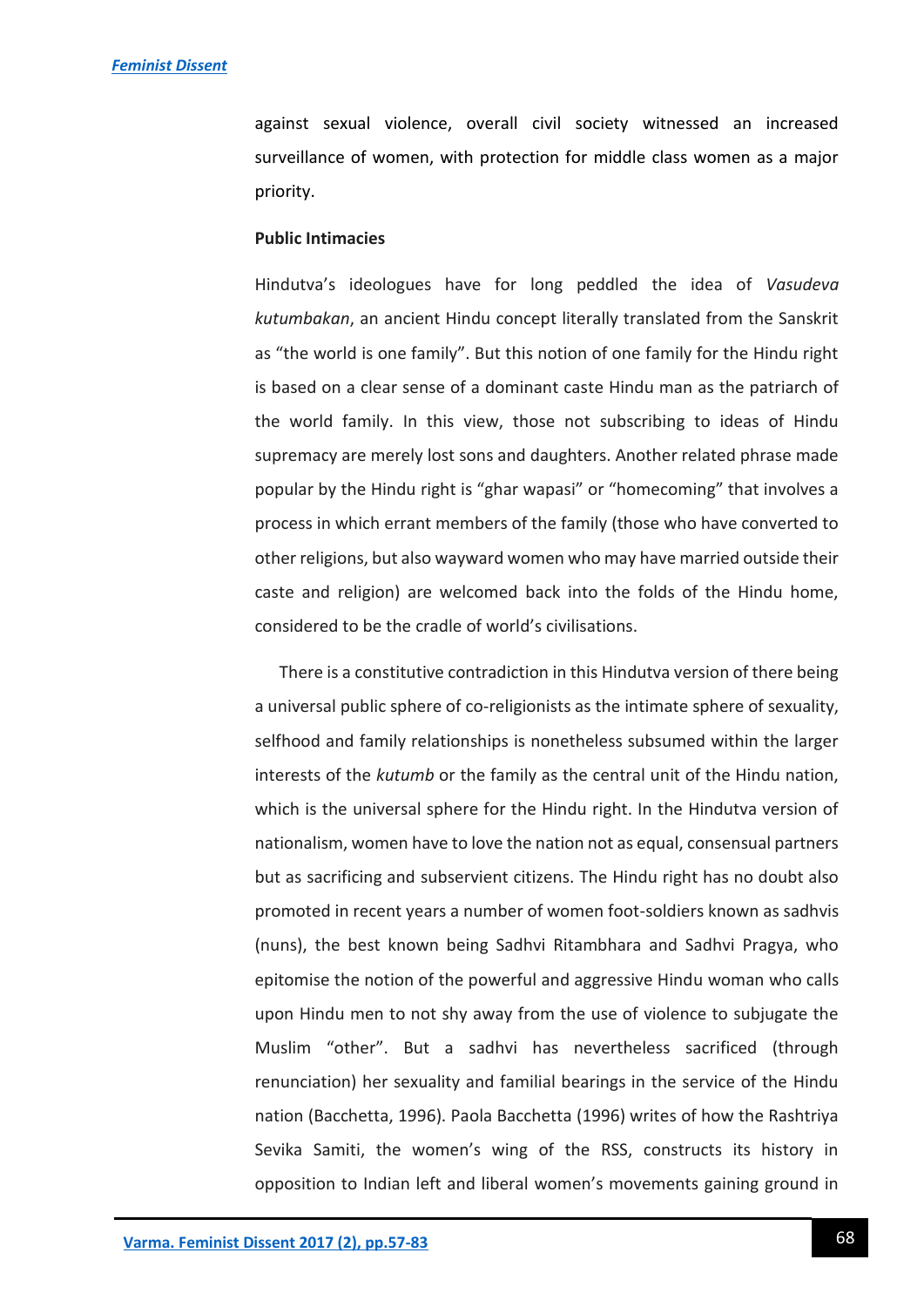the 1930s. She cites an undated (but post-1978) publication in English in which a preoccupation with women's struggles for 'equal rights and economic freedom' is seen as producing women who would be 'non-committed to love, sacrifice, service', thereby contributing to the 'disintegration of family (sic), the primary and most important unit of imparting good *samskaras*' (values) (130-131). On such a view, the fate of women, family and nation is interlinked, such that any violation of the nation's sacred geography by an outsider is a violation of the nation's women themselves.

We see evidence of the saturation of this view in the ubiquitous terms and phrases used for women who may be strangers—respecting a woman means giving her a familial title of mother, aunt or sister. It is this deeply conservative notion of the centrality of the family in society that leads to instances where rapists are often pressured to marry their victims, in the hopes of erasing the trauma and taboo of rape. Or, when rapes of sex-workers are not deemed to be rapes and marital rape fails to get recognition as rape.<sup>15</sup> The same khaps that advocate avenging the loss of honour of Hindu, upper-caste women even when they participate in consensual relationships with dalit or Muslim men, opportunistically engage in public relations campaigns such as "beti bachao" launched by Narendra Modi. For it is the honour of daughters that needs to be salvaged from Muslims, a view widely advocated during and after the Muzzafarnagar riots by BJP politicians, including by Amit Shah, the president of the BJP. As Krishnan (2014) puts it, 'invariably, profiling men of the `'other' community as a danger to the daughter and to one's honour, goes hand-inhand with coercion and violence against women of one's own community.' At the same time, any violation of Muslim women is justified vengeance for restoring the honour of the Hindu community. As such, sexual violence is one of the key modes by which communal violence is carried out in India (see Kannabiran, 1996).

Along these lines, a recent judgment has declared that single individuals living together will now be considered as married couples, as there is no space in Hindutva's understanding of sexual relations outside of marriage. It is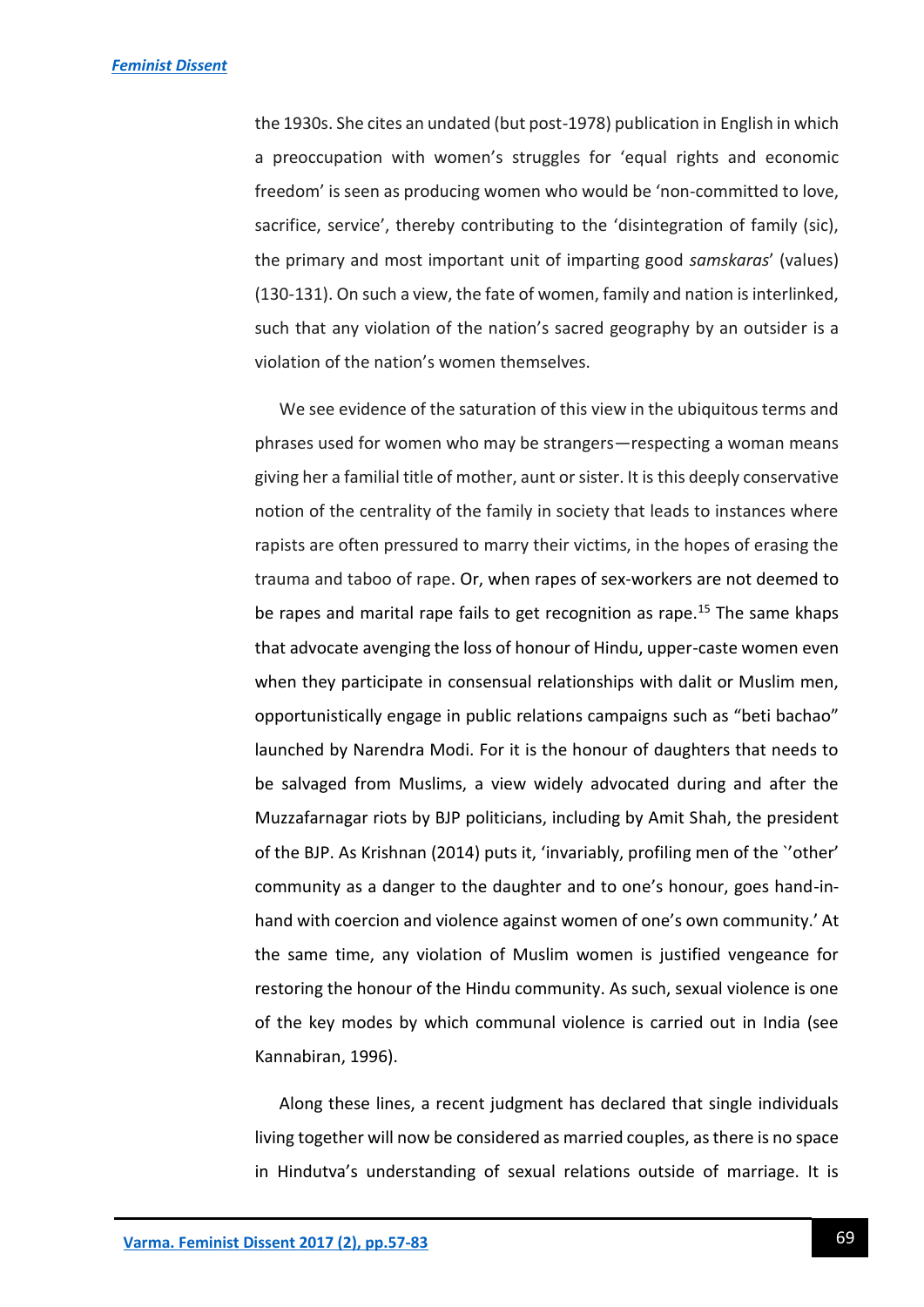therefore no surprise that the Hindu right remains committed to a homophobic position and has over the years mobilized public support to oppose the abrogation of Section 377 of the Indian Penal Code which designates same-sex relations as 'unnatural' and homosexuality as a 'genetic disorder'. 16

#### **Unmodifying India**

Working towards a conclusion I want to suggest that sexual violence as a longpractised strategy of the Indian state to control dissident territories and subjects, and as structuring both civil and private sexual relationships, has obtained political legitimacy as the Hindu right has seized power in the centre, especially with prime minister Narendra Modi at its helm from 2014. While there had been a previous substantial spell of the right-wing nationalist party, the BJP, at the centre from 1999-2004 under the patriarch-poet and Hindutva's soft-faced prime minister, Atal Bihari Vajpayee, Modi's brand of an overtly masculinist Hindutva was being sharpened in the laboratory of the state of Gujarat where he was chief minister from 2001-2014. I suggest that with Modi's ascension to power, a new social and political dynamic, triggered by the rising force of Hindutva and a right-wing populist government, has been unleashed.

Of course it can be rightly argued that sexual violence as a determining feature of a hierarchical society such as India, where caste, class, religion and other differences mix with toxic colonial legacies of sexualised social divisions, precedes the coming to power of Modi.<sup>17</sup> After all, the postcolonial Indian state has used sexual violence since its inception to keep in check resurgent rebellions within its formal territory, and that it has long provided the means of the production of violence to dominant sections of society. However, one can begin by looking at Modi's own highly masculinist public discourse emphasizing his manliness (a common trope of his election campaign leading up to his victory in 2014 was his "56-inch chest"!), but also in the unleashing of a masculinised public vocabulary that seeks to talk over feminist and other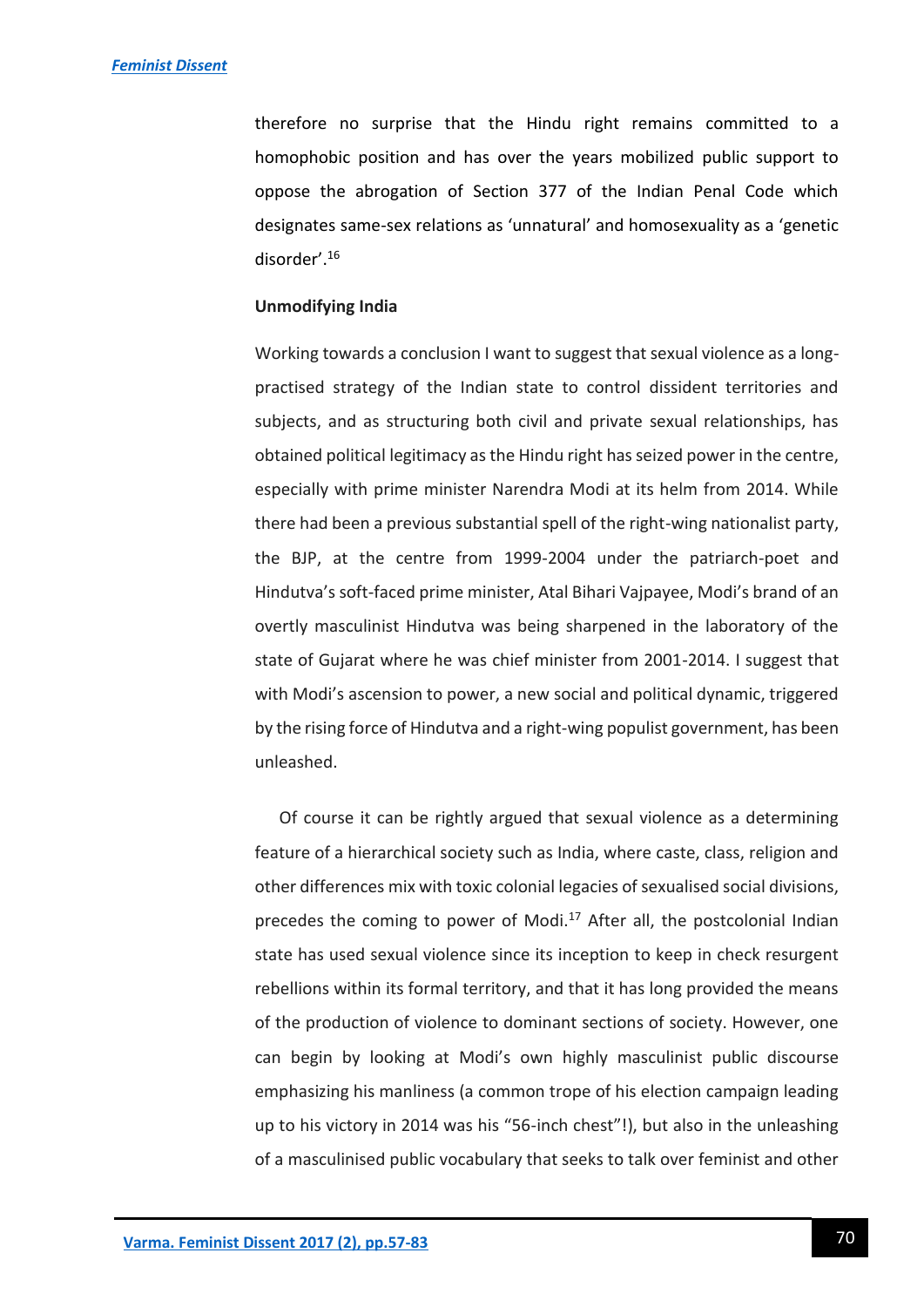emancipatory voices as effete and deracinated.<sup>18</sup> Not surprisingly then, Modi has often expressed his disdain for the concerns of the social justice and feminist movements, claiming, for instance, that malnutrition among women was caused by women wanting to maintain their figures rather than due to material inequalities!<sup>19</sup>

This view of gender inequality has been effected not only at the level of self-presentation and saturation of public discourse, especially of the media, with often direct use of violent masculinist and sexualized imagery, but also at the level of law and institutions (see Aijaz Ahmad, 2016). Thus a key feature of sexual politics in the era of Modi, and the consequent political ascendance and consolidation of the Hindu right, has been the repeated invocation of the *Manusmriti*, the ancient Sanskrit legal text that underwrites some of the most conservative and patriarchal aspects of Hindu "law" and was used in the British colonial period to form the basis of Hindu personal law. The Hindu right has a long history of attempting to install the *Manusmriti* as a challenge to the Indian Constitution, which it sees as secular and therefore not suited to the requirements of India's majority Hindu citizens. But what had been an older demand first made in 1950 by the RSS which called for Manu's law to be made the law of the land has now gained new currency as Hindu right politicians routinely invoke the text as the arbiter of all of Indian society.<sup>20</sup>

Thus, sexual violence has come to constitute public and private lives in unprecedented ways that include a radical realignment of public and private spheres as well as the production of a rejuvenated masculinist state and society seeking to re-signify tradition and modernity within the framework of Hindutva. But a reading of the consolidation of the legitimacy and social power of sexual violence has to be accompanied by theorising the place of sexual violence under new conditions of neoliberal globalization and rising fascism in public life, conditions that I would argue have been exacerbated since the coming to power of Modi at the nation's centre.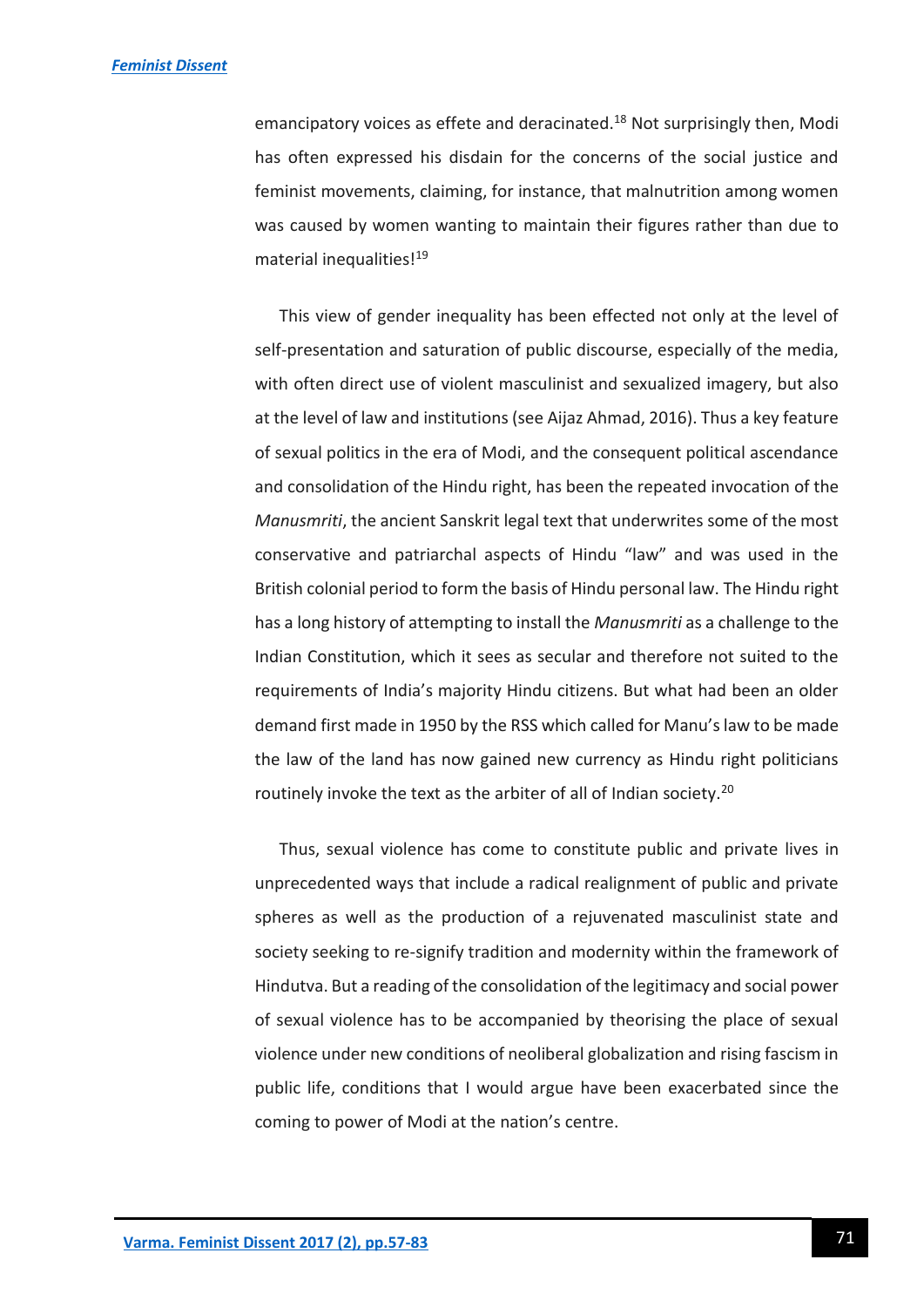While this force signals a political defeat for liberal and secular feminism at some level, it also opens up new opportunities to reimagine the vocabularies of freedom and rights against the new political order. This interestingly comes up against the backdrop of new gains that have been made in recent years by the women's movement in terms of legal advancement in the arena of laws concerning rape, domestic labour, sex work, sexual harassment in the workplace, and new rights for sexual minorities.

#### **Modified Politics**

There are now fresh challenges faced by women's rights movements and other progressive activists in light of the renewed strength of the Hindu right under Modi, in not just the political arena where there is greater legitimacy now accorded to communal and exclusivist politics even as there is the increasing privatization and constriction of public resources and places, but also in private spaces of intimacy and relationships, that has a debilitating effect on women's rights and claims to citizenship.

Interestingly, Modi has gained the support of a few outspoken women "intellectuals" from the media such as Tavleen Singh, who has recently shifted allegiance from Modi but was a vociferous supporter during the 2014 elections, and Madhu Kishwar, who has carved out a crucial space for herself over the last three decades as the voice of nativist, traditional feminism.<sup>21</sup> This follows in the long tradition of the Hindu right's use of outspoken and fiery women leaders, always subservient to the male leadership but articulating support for Hindu nationalism based on women's participation (see Paola Baochetta, 1996). Kishwar's series of articles in *Manushi* (a political women's magazine that she established in the late 1970s) under the title of *Modinama* (Chronicles of Modi) have provided strong defences of Modi, from where she has been attacking progressive secular intellectuals and feminists as well as the liberal media for vilifying Modi for his role in the pogrom against Muslims under his watch as the chief minister of Gujarat in 2002. She has vociferously praised Modi's "Gujarat model of development", a shorthand for neoliberal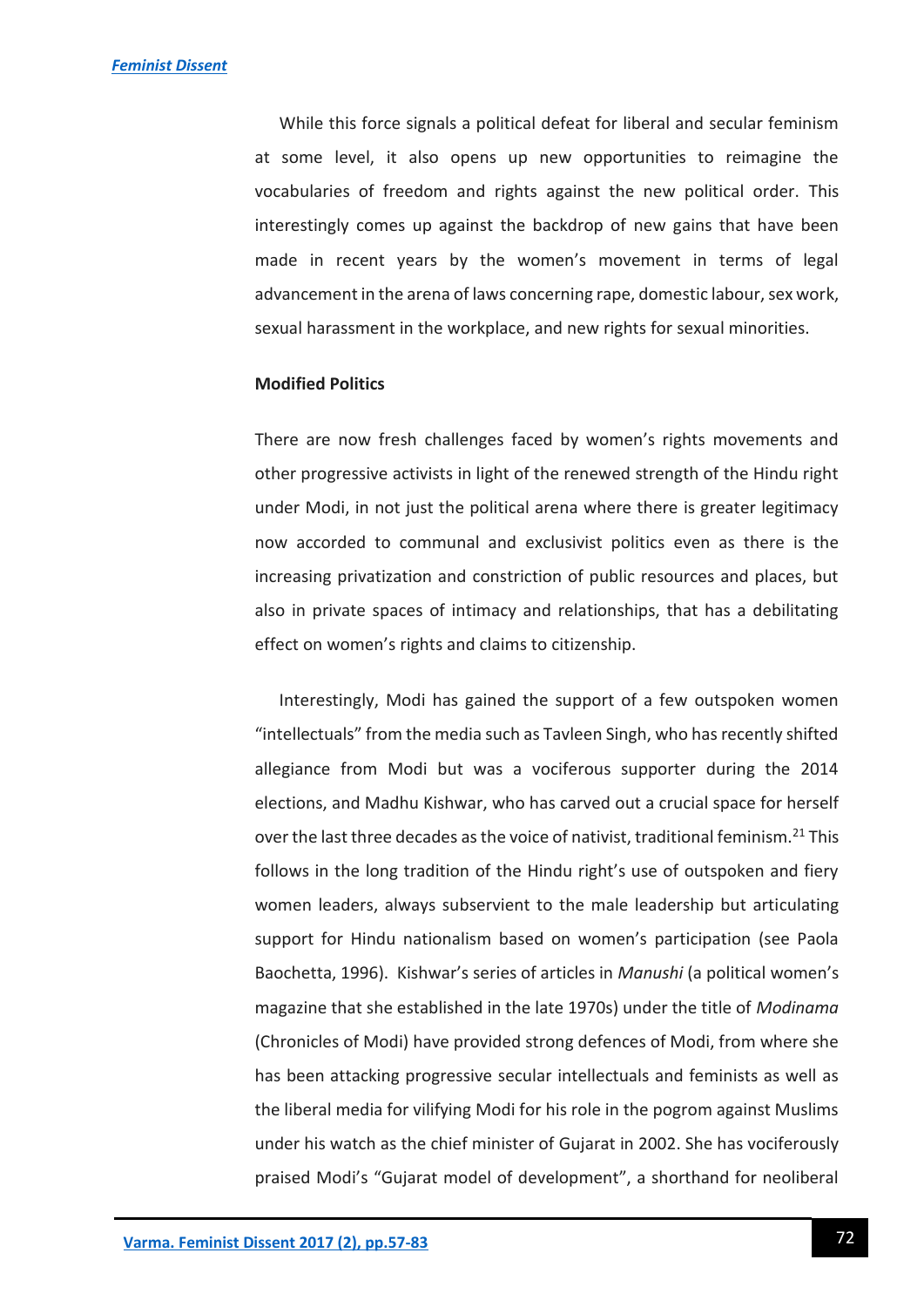economic policy. In recent months, she has come out in support of the dress code imposed on young women by right-wing social vigilantes, claiming that all social groups are subject to dress codes and that women need to be aware of how they come across in the public sphere.

 I would further argue that sexual violence in India under Modi's rule is a constitutive part of the overall political project of Hindutva. In its use of sexual violence, the Hindu right project draws upon earlier genocidal projects and their use of rape in riots (India United Against Fascism, 2013). Of course, the historical record presents us with facts that underscore the widespread instances of rape during the partition of India and Pakistan in 1947, and then again in Bangladesh's war of independence in 1971. But riots engineered by the Hindu right have evidenced the use of rape as a potent weapon, starting from 'the meticulously planned spectacle' of mass rapes in Surat in 1992 in which video tapes of Hindu men raping Muslim women were widely circulated; then the Gujarat pogroms of 2002 where rape was widely deployed as an instrument of revenge and torture (as in the gang-rape of Bilkis Bano) and the anti-Christian pogroms in Orissa in 2007-2008 that included the gangrape of a nun, Sister Meena, as well as the more recent Muzaffarnagar riots of 2013 'where a fabricated incident of sexual assault on a Hindu girl was the pretext for carrying out a hideous "revenge" on the bodies of helpless Muslim women and girls' (India United Against Fascism, 2013). The role of right-wing Hindu women in the killings and rapes of Muslims has also been a consistent and unique feature of the Hindu right's violent mobilizations, the most notable example being that of Maya Kodnani, a doctor by training and Modi's Minister of State for Women and Child Development during the 2002 pogroms. In 2012, she was sentenced to 28 years in prison for her role in orchestrating the Naroda-Patiya massacre in which 97 Muslims (including 36 women and 35 children) were dismembered and murdered. Kodnani had cut her political teeth as an activist in Rashtriya Sevika Samiti, the women's wing of the RSS.

#### **Coda**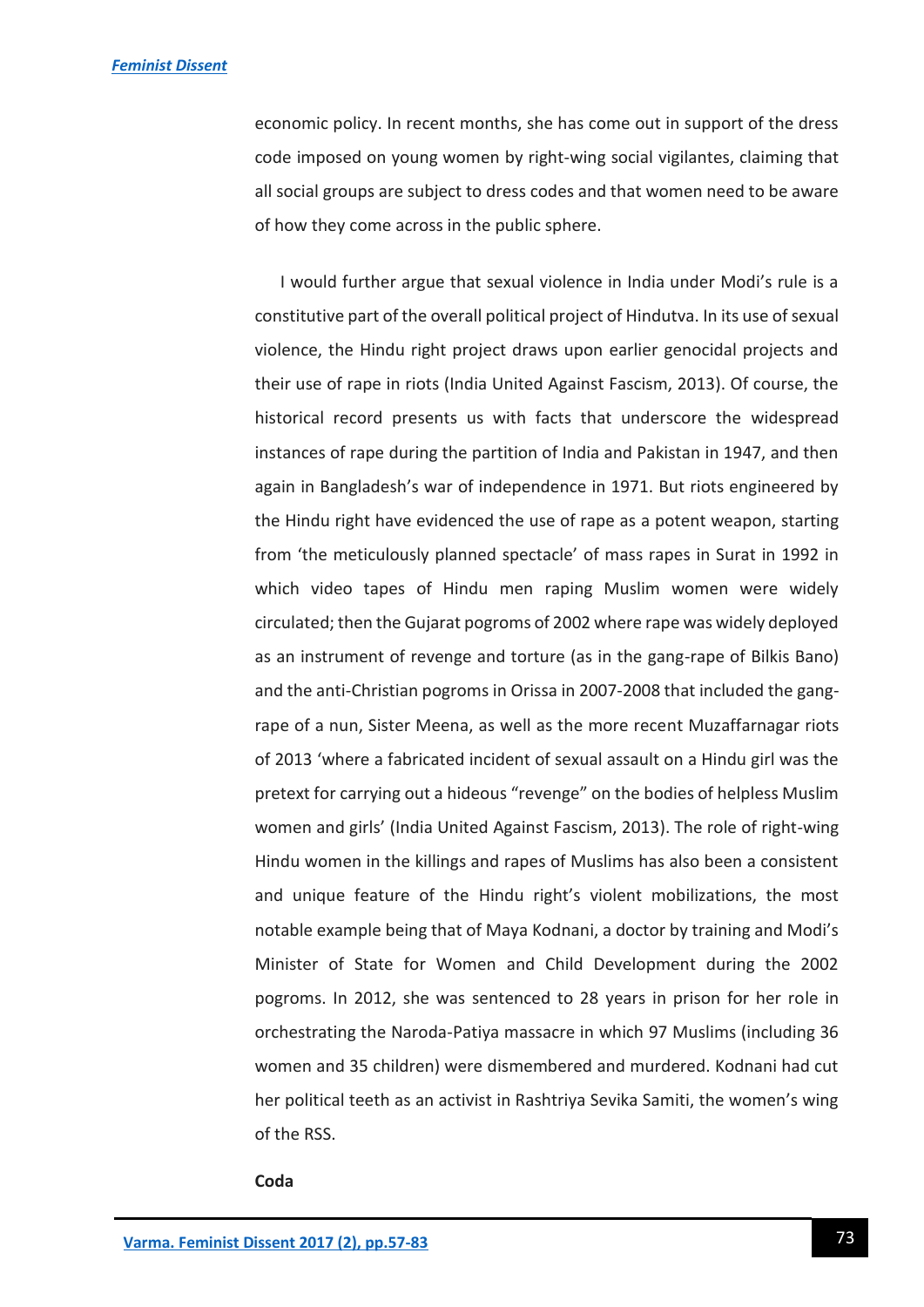What the essay has argued throughout is that there has been a generalisation of sexual violence in postcolonial India, and that increasingly, as the Hindu right consolidates its political power, it is no longer an aberration. I want to close the essay by turning to another short story by Devi called "Draupadi" (Spivak, 1981) that brings together the various strands of argument explored in this essay. "Draupadi" genders the issue of resistance against the widespread experience of state repression by India's exploited tribal populations. Dopdi (the indigenized name of the central character, Draupadi being the Sansksritic name) and her husband are Naxalite militants on the run.<sup>22</sup> Dopdi's husband has died in the forest, and the paramilitary forces deployed to suffocate the insurgency, are lying in wait for Dopdi who they expect will come to claim her husband's body and that they will be able to capture her then. In time, they succeed in their mission, and her capture is accompanied by a gang rape by the forces and state officials.

Devi's story provides an imaginative rendering of the story of Draupadi, a key female figure in the ancient Indian epic *Mahabharata* that narrates the story of the war between kinsmen, between the righteous Pandava brothers and their evil cousins the Kauravas. The Kauravas at first challenge the Pandavas to a game of dice in which the Pandavas end up losing their kingdom. When that is lost, they are spurred on by their rivals to stake their wife Draupadi in the game. When they lose her as well, the Kauravas begin to disrobe her in order to wreak total vengeance on their opponents. But since she is a devotee of the god Krishna to whom she prays fervently in the moment of her public shaming, she is saved. The more the Kauravas pull her sari, the longer it grows, and the disrobing is a failure. Draupadi's honour remains intact, even as her husbands and their evil cousins are exposed and demeaned in their act of staking Draupadi's honour for material and political gain.

In Devi's story, the classical Draupadi is transformed into the tribal Dopdi whose abjected body (raped, tortured) transforms into a resistant force. Her body speaks through its wounds, its cuts, bruises, and the blood-soaked pubic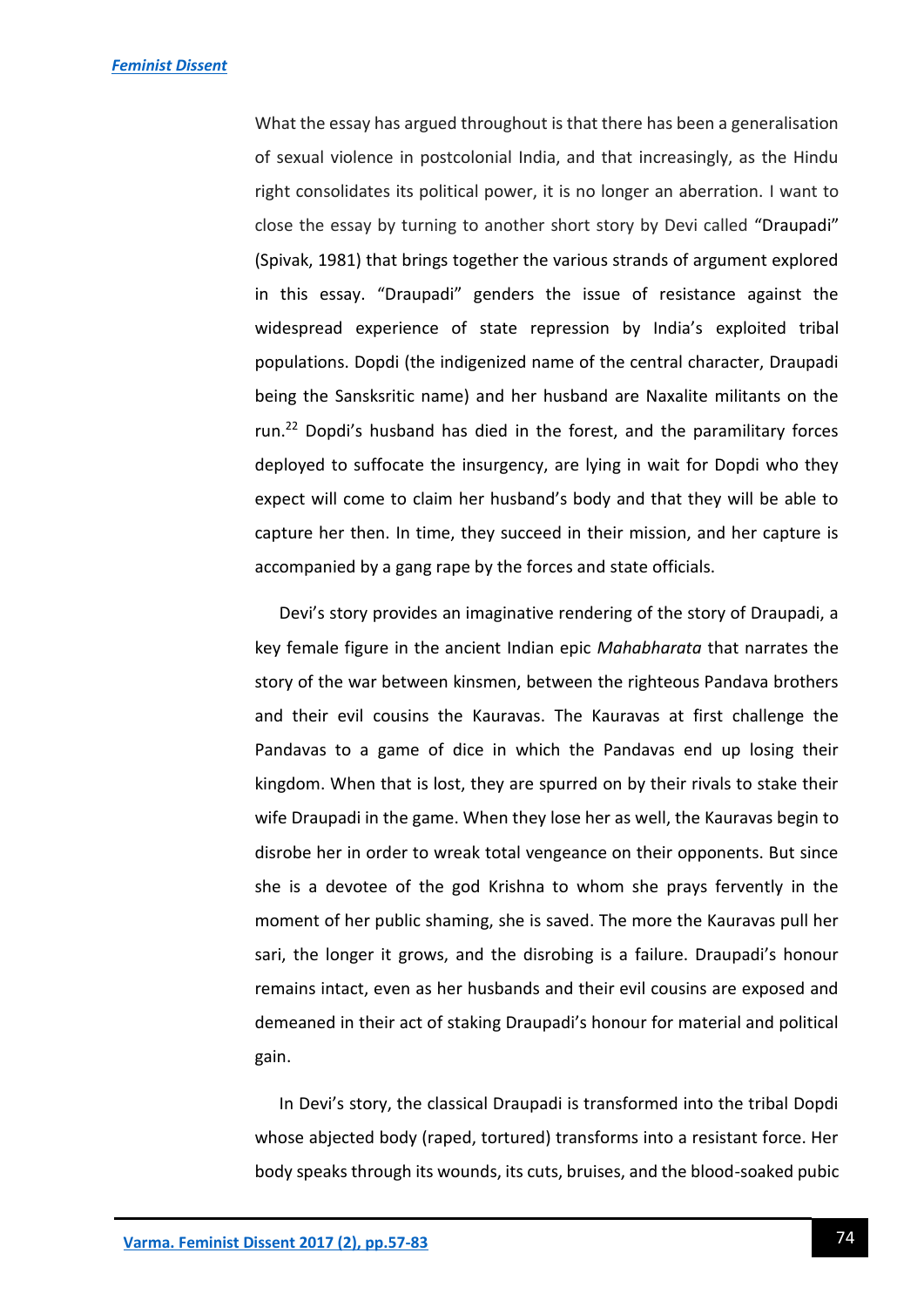hair. When the head of the paramilitary force arrives to witness the fruit of his capture, he asks for Dopdi to be brought out of her hut, an act he thinks will finally tame and shame this dangerous rebel. In the climactic scene in the story, Dopdi emerges from the hut where she has been raped all night and stands stark naked in the daylight. The soldiers expect that her nakedness will shame her. As a gesture of consideration, the chief asks her to cover herself, but Dopdi refuses. She stands there, her body brutalized all over, her pubic hair matted with blood, refusing to cover herself and looks straight into his eye. The Senanayak (the officer) has no option but to avert his gaze, for it is the masculinised state that is exposed in that moment for its deployment of sexual violence as a means of control—it is he who is shamed.

There are of course many reasons why this story is so powerful, but chief among them is for the ways in which it mobilises myth to tell a story of contemporary rape and the brutalization of tribal and dalit women in India today. The story resonates so powerfully because sexual violence in India has become both very spectacular in its mediatization, and totally routine, as daily newspaper pages would testify, even as rapes of tribal women such as Dopdi go largely unreported.<sup>23</sup> I began by speculating that the recently deceased Mahasweta Devi, one of postcolonial India's pre-eminent writers, may be considered anti-national by the Hindu right in today's political climate. That speculation turned out to have more than a grain of truth. On September 21, 2016, members of the ABVP, the youth wing of the BJP, attacked the Central University of Haryana in Mahendragarh for letting its staff and students perform a play based on Devi's short story Draupadi. They violently asserted that the play was anti-national, as it depicted Indian soldiers in a bad light. They filed a police complaint and demanded that all those involved should be booked for sedition. The performance had been organized by English and foreign languages department to commemorate Devi's life who died in July 2016. It is a travesty that a 1971 story of the rape of a tribal woman still threatens the Hindu right establishment today. After all, there is a deep red line connecting the ravaged body of Dopdi to that of Soni Sori.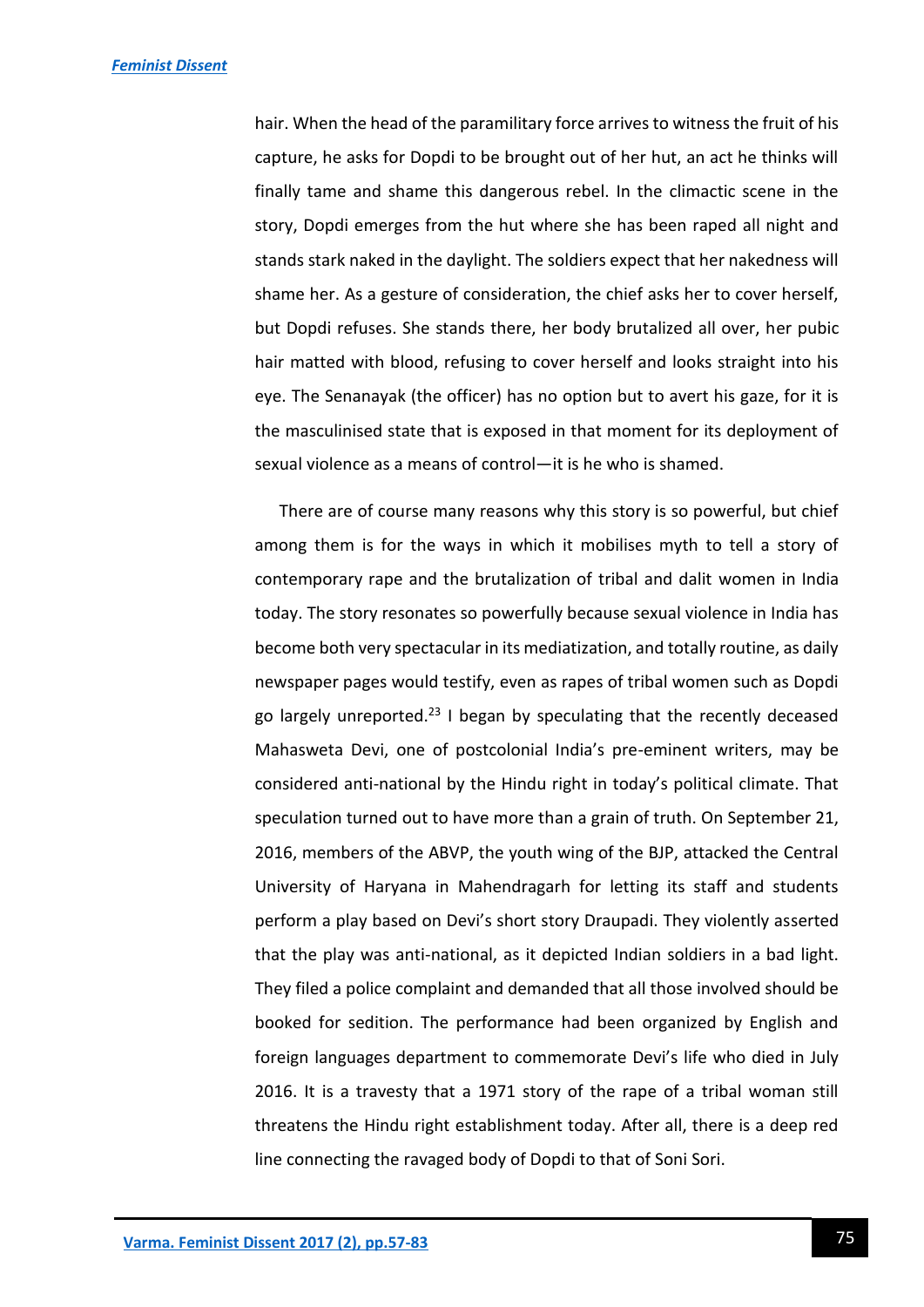#### **Freedom without Fear**

Given the perceived ubiquity of sexual violence as a threat and its actual use as a weapon of control by the state and by reactionary religious formations, it is no surprise that several women's movements that have emerged recently in India have focused on combatting sexual violence through reclaiming public and private spaces. The crucial re-articulation effected by these movements, as opposed to earlier moments, consists of a definite move away from what was previously framed as a call for *safe spaces* for women, safe from violence and violation. Now the demand is expressed as the need for spaces *without fear*, spaces free from fear, as in the slogan "bekhauf azadi", a *fearless freedom*, a call made by the progressive women's movement in the aftermath of the December  $16<sup>th</sup>$ , 2012 rape. This is no longer a call merely for separate and safe spaces for women in trains and buses, or in cities and towns for better street lighting and cctv cameras, but a call for a space of freedom from the very gendered ideology of safety. Similarly, the movement "pinjra tod" ("break the cage") of women in university hostels who are subject to strict regulations of mobility through curfews and other modes of control is not just an evocation of the earlier slogan of breaking the prison chains, but of emerging from the pinjra/cage without fear and without feelings of insecurity and threat. Other campaigns along these lines that have spread to many big and small cities in India in the last few years have been the Slutwalk movement (held in various Indian cities in 2011), the Pink Chaddi campaign (the Pink Panty campaign, against the attack on women in pubs and spaces considered "immoral" and thus out of bounds for "decent" women) and the Why Loiter movement. Inspired by the work of Shilpa Phadke, Shilpa Ranade and Samira Khan (2011), the Why Loiter movement boldly seeks to unsettle the notion that women in public spaces need to move about with an aim in mind. Instead, the Why Loiter movement is a call to reclaim the city for pleasure, not safety.<sup>24</sup> There is here a clear move from safety to rights, and although class issues are sometimes elided in it, it remains to be seen whether movements such as these can have a wider impact against the pervasiveness of sexual violence in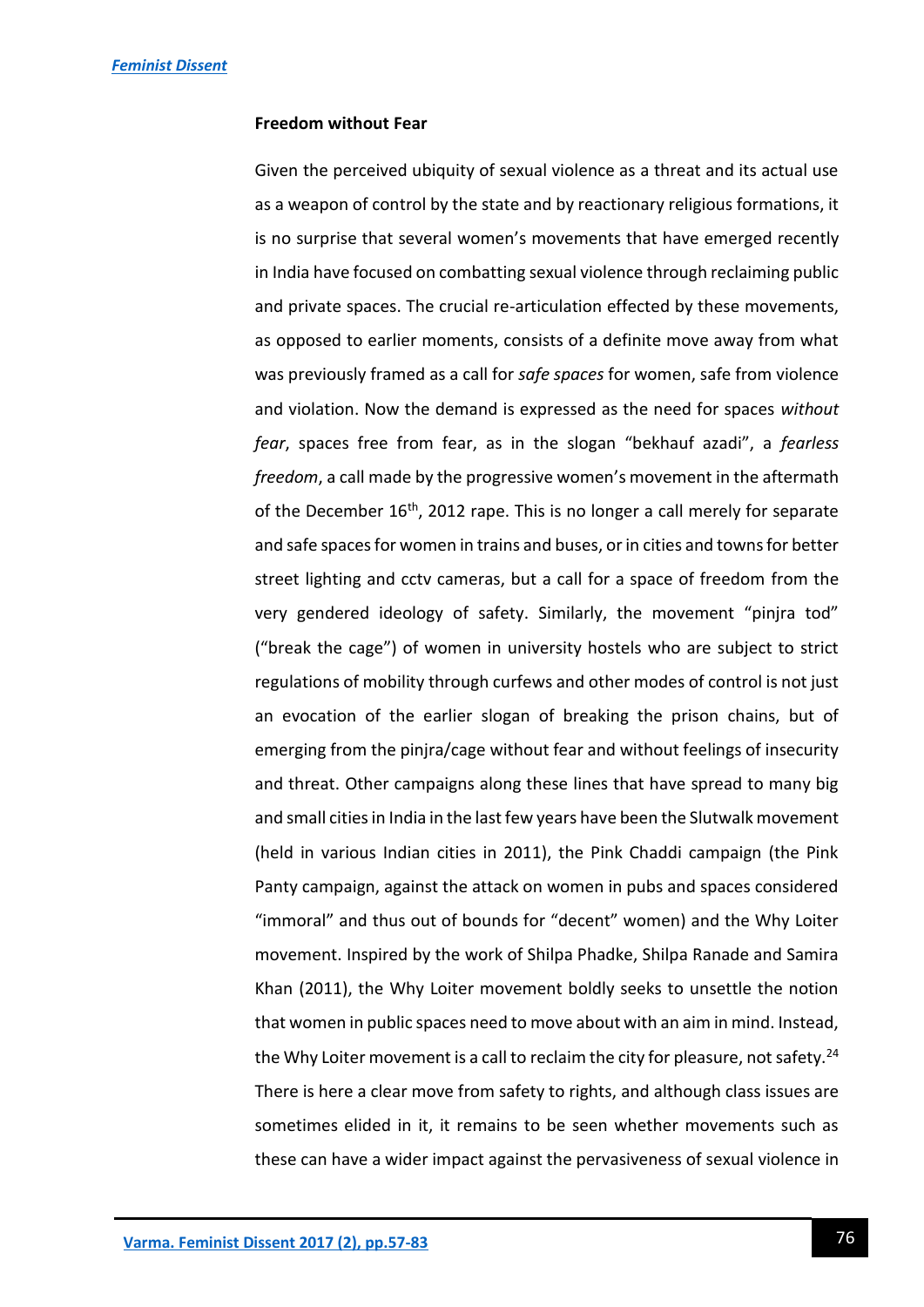the context of the growing power of the Hindu right and other forms of religious fundamentalism. All of these forces fear and loathe a woman out on her own or with other women, resisting the state, resisting family and society and most of all, asserting freedom without fear in spaces deemed to be out of bounds for her.

**Acknowledgements:** I would like to thank the article's reviewers, colleagues in the South Asia Working Group at Warwick (Shirin Rai, Sarah Hodges, Pablo Mukherjee and Virinder Singh) as well as Subir Sinha for excellent criticisms that contributed to this becoming a stronger essay than it would have been.

**Rashmi Varma** teaches English and Comparative Literary Studies at the University of Warwick in the UK. She is the author of *The Postcolonial City and its Subjects* (2011) and of the forthcoming *Modern Tribal: Representing Indigeneity in Postcolonial India*. She has published numerous essays on feminist theory, activism and literature. She lives in London and has been a member of Awaaz-South Asia Watch and Women Against Fundamentalism.

## **References**

Agnes, F. (2001) *Law and Gender Inequality: The Politics of Women's Rights in India*. New Delhi: Oxford University Press.

Ahmad, A. (2016) "India: Liberal Democracy and the Extreme Right". Indian Cultural Forum[. http://indianculturalforum.in/2016/09/07/india-liberal-democracy-and-the](http://indianculturalforum.in/2016/09/07/india-liberal-democracy-and-the-extreme-right/)[extreme-right/](http://indianculturalforum.in/2016/09/07/india-liberal-democracy-and-the-extreme-right/) (last accessed on 18 March 2017)

Bacchetta, P. (1996) "Hindu Nationalist Women as Ideologues: The 'Sangh', the 'Samiti' and their differential concepts of the Hindu Nation". In Kumari Jayawardena and Malathi de Alwis, eds. *Embodied Violence: Communalising Women's Sexuality in South Asia.* London: Zed Books; pp. 126-167.

Banerjee, S. (2013) "Sexual Violence, Consumer Culture and Feminist Politics: Rethinking the Critique of Commodification". February 3, 2013 Kafila.org [https://kafila.online/2013/02/03/sexual-violence-consumer-culture-and-feminist](https://kafila.online/2013/02/03/sexual-violence-consumer-culture-and-feminist-politics-rethinking-the-critique-of-commodification-sreenanti-banerjee/)[politics-rethinking-the-critique-of-commodification-sreenanti-banerjee/](https://kafila.online/2013/02/03/sexual-violence-consumer-culture-and-feminist-politics-rethinking-the-critique-of-commodification-sreenanti-banerjee/) (last accessed on October 12, 2016)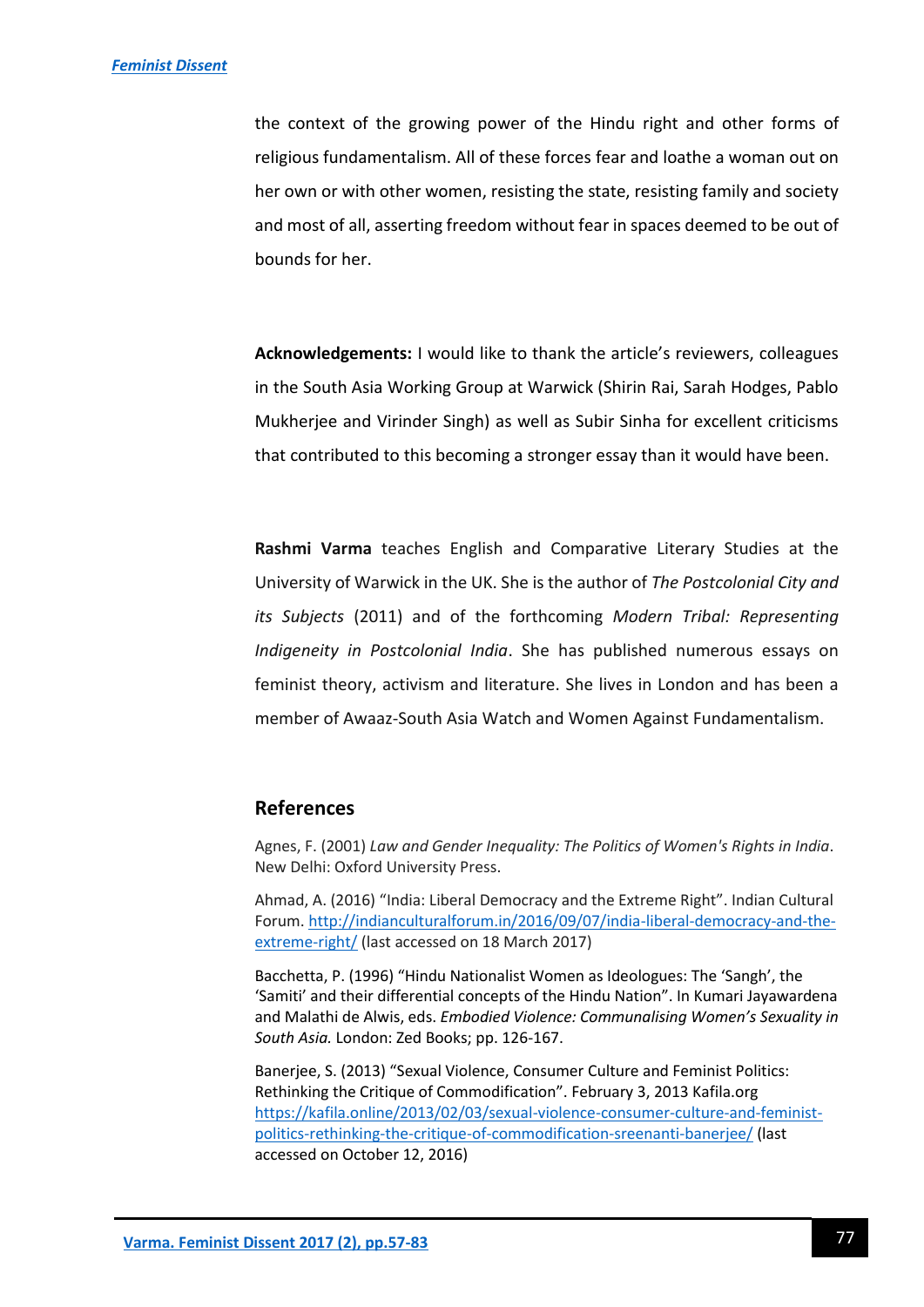Barrow, A. and Chia, J.L. (2016) *Gender, Violence and the State in Asia*. Routledge.

Baxi, P., Rai, S.M., Sardar Ali, S. (2006) "Legacies of Common Law: 'crimes of honour' in India and Pakistan". *Third World Quarterly*, Vol. 27, No. 7, pp. 1239-1253.

Bhattacharya, D. (2016) "SC ruling that sex workers can't cry rape is dictated by morality not legal reasoning" *Firstpost* Oct 13, 2016 [http://www.firstpost.com/india/sc-ruling-that-sex-workers-cant-cry-rape-is](http://www.firstpost.com/india/sc-ruling-that-sex-workers-cant-cry-rape-is-dictated-by-morality-not-legal-reasoning-3050044.html)[dictated-by-morality-not-legal-reasoning-3050044.html](http://www.firstpost.com/india/sc-ruling-that-sex-workers-cant-cry-rape-is-dictated-by-morality-not-legal-reasoning-3050044.html) (last accessed 18 March 2017)

Buckwalter, S. (2006) "Just another rape story", *The Times of India*, October 29, 2006[. http://timesofindia.indiatimes.com/india/Just-another-rape](http://timesofindia.indiatimes.com/india/Just-another-rape-story/articleshow/222682.cms)[story/articleshow/222682.cms](http://timesofindia.indiatimes.com/india/Just-another-rape-story/articleshow/222682.cms) (last accessed November 17, 2016)

Chakravarti, U. (1983) "Rape, Class and the State", *PUCL (People's Union of Civil Liberties) Bulletin*. September. [http://www.pucl.org/from -archives/Gender/rape](http://www.pucl.org/from%20-archives/Gender/rape-class.htm)[class.htm](http://www.pucl.org/from%20-archives/Gender/rape-class.htm) (last accessed 6 March 2017)

Daniyal, S. (2017) "Why do reports of mass rape of Adivasi women by the police fail to elicit outrage?" *scroll.in* January 11, 2017 [https://scroll.in/article/826412/the](https://scroll.in/article/826412/the-daily-fix-why-do-reports-of-mass-rape-of-adivasi-women-by-the-police-fail-to-elicit-outrage)[daily-fix-why-do-reports-of-mass-rape-of-adivasi-women-by-the-police-fail-to-elicit](https://scroll.in/article/826412/the-daily-fix-why-do-reports-of-mass-rape-of-adivasi-women-by-the-police-fail-to-elicit-outrage)[outrage](https://scroll.in/article/826412/the-daily-fix-why-do-reports-of-mass-rape-of-adivasi-women-by-the-police-fail-to-elicit-outrage) Last accessed 14 March 2017.

Desai, M. (2016) "Gendered Violence and India's Body Politic". *New Left Review* 99, May-June 2016, pp. 67-83.

Devi, M. (1995) "Douloti" in Gayatri Spivak, translated and ed. *Imaginary Maps* (New York and London: Routledge).

India United Against Fascism (2013) "The Sexual Politics of Modi, the BJP and the Sangh Parivar". *South Asia Citizens Web*, 28 October 2013. <http://www.sacw.net/article6049.html> (last accessed on 10 November 2016)

Jain, M. "Indian women are loitering to make their cities safer" *Scroll.in* Friday, December 18, 2014 [http://scroll.in/article/695586/indian-women-are-loitering-to](http://scroll.in/article/695586/indian-women-are-loitering-to-make-their-cities-safer)[make-their-cities-safer](http://scroll.in/article/695586/indian-women-are-loitering-to-make-their-cities-safer) (last accessed 18 November 2016)

Jayawardene, K. and De Alwis, M. (1996) Eds. *Embodied Violence: Communalising Women's Sexuality in South Asia.* London: Zed Books.

Kannabiran, K. (1996) "Rape and the Construction of Communal Identity". In Jayawardene, K. and De Alwis, eds. *Embodied Violence: Communalising Women's Sexuality in South Asia.* London: Zed Books.

Khan, S., Ranade, S. and Phadke, S. (2011). *Why Loiter? Women and Risk on Mumbai Streets*. Penguin Books, 2011.

Kishwar, M. (1990) "Why I do not call myself a feminist". *Manushi*, no. 61 (November-December 1990).

Krishnan, K. (2013) "Capitalism, Sexual Violence and Sexism". *Kafila* May 23, 2013 [https://kafila.org/2013/05/23/capitalism-sexual-violence-and-sexism-kavita](https://kafila.org/2013/05/23/capitalism-sexual-violence-and-sexism-kavita-krishnan/)[krishnan/](https://kafila.org/2013/05/23/capitalism-sexual-violence-and-sexism-kavita-krishnan/) (last accessed on 12 September 2016)

Krishnan, K. (2014) "Political Discourse on Gender Hits an All-time Low". *The Hindu Centre for Politics and Public Policy*. May 3, 2014.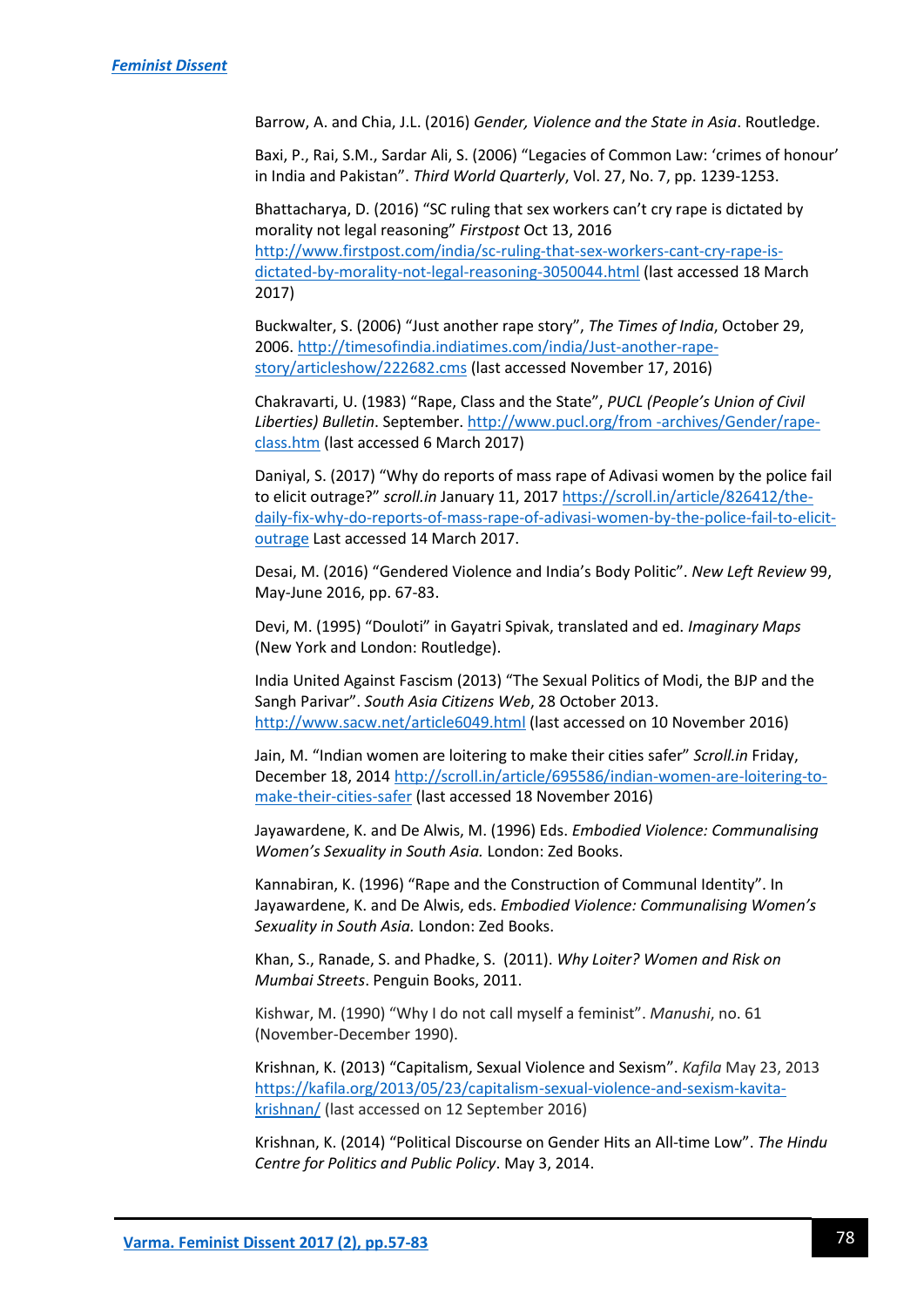<http://www.thehinducentre.com/verdict/commentary/article5968909.ece> (last accessed on November 17, 2016)

Madhok, S. and Rai, S.M. (2012) "Agency, Injury, and Transgressive Politics in Neoliberal Times". *Signs* Vol. 37, No.3 (Spring 2012), pp. 645-669.

Menon, N. (2012) *Seeing Like a Feminist*. New Delhi: Zubaan and Penguin Books.

Moghadam, V. (1994) Ed. *Identity Politics and Women: Cultural Reassertions and Feminisms in International Perspective*. Boulder, CO: Westview Press.

Pandey, G. (2017) "Bhanwari Devi: The rape that led to India's sexual harassment law". BBC News Jaipur 17 March 2017. [http://www.bbc.co.uk/news/world-asia](http://www.bbc.co.uk/news/world-asia-india-39265653?SThisFB)[india-39265653?SThisFB](http://www.bbc.co.uk/news/world-asia-india-39265653?SThisFB) (last accessed on 18 March 2017)

Pervez, A. (2015) "Politics of Rape in Kashmir". *The Hindu* February 19, 2015. [http://www.thehindu.com/opinion/lead/lead-article-politics-of-rape-in](http://www.thehindu.com/opinion/lead/lead-article-politics-of-rape-in-kashmir/article6909603.ece)[kashmir/article6909603.ece](http://www.thehindu.com/opinion/lead/lead-article-politics-of-rape-in-kashmir/article6909603.ece) (last accessed on October 11, 2016)

Sanford, V., Stefatos K., Salvi, C.M., Duyos-Alvarez, S. (2016) *Gender Violence in Peace and War: States of Complicity* (Rutgers University Press, 2016)

Spivak, G.C. (1981). "Draupadi" by Mahasveta Devi. *Critical Inquiry* vol. 8, no. 2 Writing and Sexual Difference (Winter 1981), pp. 381-402.

Spivak, G.C. (1989-1990). "Woman in Difference: Mahasweta Devi's 'Douloti the Bountiful'", *Cultural Critique* no. 14 (Winter 1989-1990), pp. 105-128.

Srivastava, S. "Modi-Masculinity: Media, Manhood, and 'Traditions' in a Time of Consumerism". *Television & New Media* 2015, Vol. 16(4) 331-338.

Online newspaper sources:

"Girls assaulted at Mangalore pub", *The Times of India*, January 26, 2009. [http://timesofindia.indiatimes.com/city/mangaluru/Girls-assaulted-at-Mangalore](http://timesofindia.indiatimes.com/city/mangaluru/Girls-assaulted-at-Mangalore-pub/articleshow/4029791.cms)[pub/articleshow/4029791.cms](http://timesofindia.indiatimes.com/city/mangaluru/Girls-assaulted-at-Mangalore-pub/articleshow/4029791.cms) (last accessed November 17, 2016)

"Narendra Modi tells US daily: Gujarat's malnutrition due to figure-conscious girls". *The Times of India* August 29, 2012. [http://timesofindia.indiatimes.com/india/Narendra-Modi-tells-US-daily-Gujarats](http://timesofindia.indiatimes.com/india/Narendra-Modi-tells-US-daily-Gujarats-malnutrition-due-to-figure-conscious-girls/articleshow/15948509.cms)[malnutrition-due-to-figure-conscious-girls/articleshow/15948509.cms](http://timesofindia.indiatimes.com/india/Narendra-Modi-tells-US-daily-Gujarats-malnutrition-due-to-figure-conscious-girls/articleshow/15948509.cms) (last accessed October 25, 2016)

"Rapes occur in India, not Bharat, says RSS chief Mohan Bhagwat", NDTV January 4, 2013 [http://www.ndtv.com/india-news/rapes-occur-in-india-not-bharat-says-rss](http://www.ndtv.com/india-news/rapes-occur-in-india-not-bharat-says-rss-chief-mohan-bhagwat-509401)[chief-mohan-bhagwat-509401](http://www.ndtv.com/india-news/rapes-occur-in-india-not-bharat-says-rss-chief-mohan-bhagwat-509401) (last accessed on 10 November 2016)

Anurag Singh, "No cellphones for unmarried girls, no jeans for women: BJP MP", *The Times of India,* June 11, 201[3 http://timesofindia.indiatimes.com/india/No](http://timesofindia.indiatimes.com/india/No-cellphones-for-unmarried-girls-no-jeans-for-women-BJP-MP/articleshow/20529791.cms)[cellphones-for-unmarried-girls-no-jeans-for-women-BJP-](http://timesofindia.indiatimes.com/india/No-cellphones-for-unmarried-girls-no-jeans-for-women-BJP-MP/articleshow/20529791.cms)[MP/articleshow/20529791.cms](http://timesofindia.indiatimes.com/india/No-cellphones-for-unmarried-girls-no-jeans-for-women-BJP-MP/articleshow/20529791.cms) (last accessed November 17, 2016)

Ajay Parmar, "Girl has disease that draws her to men: Asaram lawyer". *The Times of India* September 17, 2013 [http://timesofindia.indiatimes.com/india/Girl-has](http://timesofindia.indiatimes.com/india/Girl-has-disease-that-draws-her-to-men-Asarams-lawyer/articleshow/22638001.cms)[disease-that-draws-her-to-men-Asarams-lawyer/articleshow/22638001.cms](http://timesofindia.indiatimes.com/india/Girl-has-disease-that-draws-her-to-men-Asarams-lawyer/articleshow/22638001.cms) (last accessed on 15 November 2013)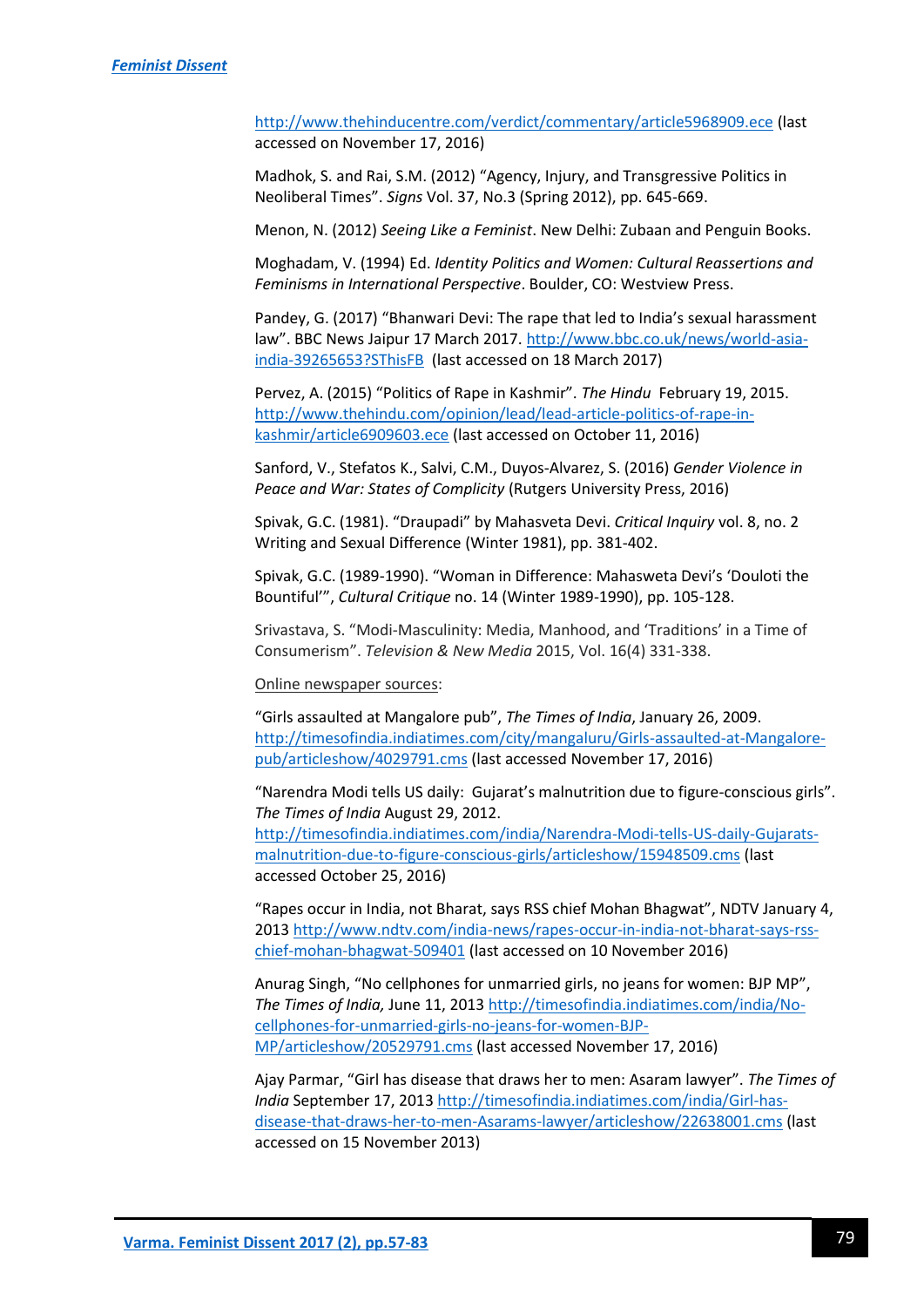"BJP will not support 'unnatural' homosexuality: Rajnath Singh", *Firstpost*, December 15, 2013. http://www.firstpost.com/politics/bjp-will-not-supportunnatural-homosexuality-rajnath-singh-1286933.html (last accessed 16 November 2016)

"India's list of shame", *Firstpost* November 20, 2014. [http://www.firstpost.com/india/indias-list-of-shame-bhavna-yadav-nitish-katara](http://www.firstpost.com/india/indias-list-of-shame-bhavna-yadav-nitish-katara-and-other-honour-killing-victims-1812129.html)[and-other-honour-killing-victims-1812129.html](http://www.firstpost.com/india/indias-list-of-shame-bhavna-yadav-nitish-katara-and-other-honour-killing-victims-1812129.html) (last accessed November 17, 2016)

"Manoj-Babli honour killing case", *Dailybhaskar.com* November 25, 2014 [http://daily.bhaskar.com/news/CHD-manoj-babli-honour-killing-in-haryana-](http://daily.bhaskar.com/news/CHD-manoj-babli-honour-killing-in-haryana-4819122-NOR.html)[4819122-NOR.html](http://daily.bhaskar.com/news/CHD-manoj-babli-honour-killing-in-haryana-4819122-NOR.html) (last accessed November 17, 2016)

"'Lazy' mothers to blame for rise in Maggi sales: BJP MLA" Press Trust of India, June 7, 2015[. http://indianexpress.com/article/india/india-others/lazy-mothers-to](http://indianexpress.com/article/india/india-others/lazy-mothers-to-blame-for-rise-in-maggi-sale-bjp-mla/)[blame-for-rise-in-maggi-sale-bjp-mla/](http://indianexpress.com/article/india/india-others/lazy-mothers-to-blame-for-rise-in-maggi-sale-bjp-mla/) (last accessed 15 November 2016)

Arvind Chauhan, "Panchayat bans mobile phones among girls". *The Times of India*  February 19, 2016[. http://timesofindia.indiatimes.com/city/agra/Panchayat-bans](http://timesofindia.indiatimes.com/city/agra/Panchayat-bans-mobile-phones-among-girls/articleshow/51060339.cms)[mobile-phones-among-girls/articleshow/51060339.cms](http://timesofindia.indiatimes.com/city/agra/Panchayat-bans-mobile-phones-among-girls/articleshow/51060339.cms) (last accessed on 20 November 2016)

## **Notes**

 $1$  Hindutva refers to the majoritarian political ideology based on the presumed superiority of Hinduism, and involves implicit and explicit claims for the institution of Hinduism as the national religion in India. It is thus distinct from Hinduism, which is the religion of the majority of people in India. Throughout this essay I will use a number of acronyms that refer to a family of right-wing Hindutva political groups that are known as the "Sangh parivar" (the Sangh family). These consist of the RSS (Rashtriya Swayamsevak Sangh), the ideological precursor of the main electoral party of the Hindu right; the BJP (the Bhartiya Janata Party), the main electoral party currently in power at the centre; and its student-wing, the ABVP (the Akhil Bhartiya Vidyarthi Parishad).

<sup>2</sup> India has about 85 million people (a little more than 8 percent of the total population) who come under the category of "tribes", a term popularly used to designate the country's indigenous populations. In many rural areas, tribals are "bonded" to work for landlords and moneylenders until they repay loans at exorbitant interest rates. These loans and debts often pass on from one generation to another, as the structure of the bond makes repayment an impossibility. In this story, Douloti is abducted and sold into prostitution by a dominant caste man, purportedly in order that she can repay her family's debt.

 $3$  But more of that in the conclusion, as recent events have precisely led to such a manipulative mis-reading of Devi's excoriating literary vision, a mis-reading that suffocates creative and academic freedoms.

<sup>4</sup> Kavita Krishnan (2013) writes: "Sexual violence cannot be attributed simply to some men behaving in 'anti-social' or 'inhuman' ways: it has everything to do with the way society is structured: i.e., the way in which our society organizes production and accordingly structures social relationships. Once we understand this, we can also recognize that society *can* be structured differently, in ways that do not require – or benefit from – the subordination of women or of any section of society."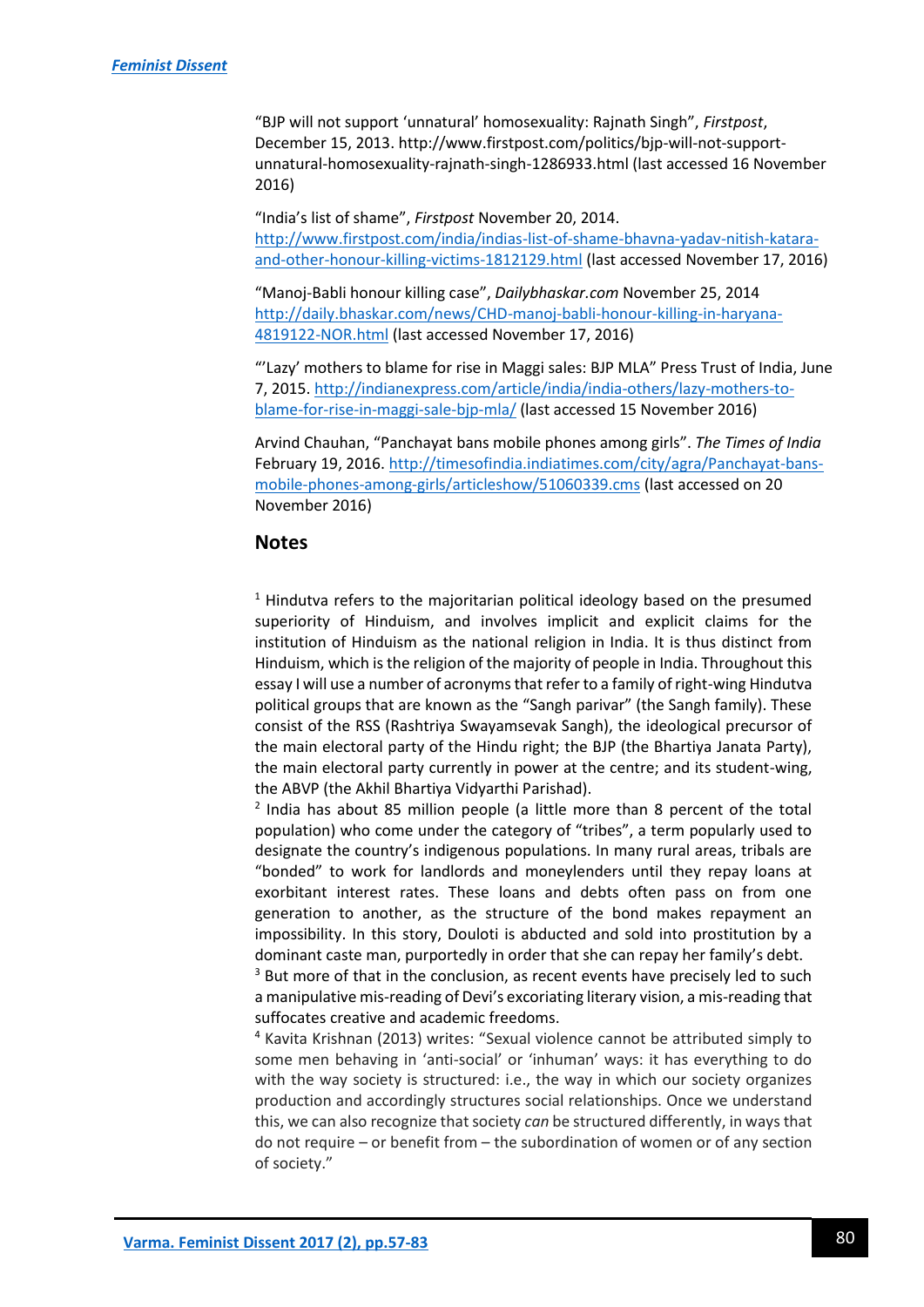<sup>5</sup> For a global perspective on this, see the collection of essays in Moghadam (1994) as well as Jayawardena and De Alwis (1996), Victoria Sanford et. al (2016) and Amy Barrow and Joy L. Chia (2016).

 $<sup>6</sup>$  Indian soldiers, incidentally, are not under the purview of ordinary criminal law.</sup> 7 "Manoj-Babli honour killing case", *Dailybhaskar.com* November 25, 2014 [http://daily.bhaskar.com/news/CHD-manoj-babli-honour-killing-in-haryana-](http://daily.bhaskar.com/news/CHD-manoj-babli-honour-killing-in-haryana-4819122-NOR.html)[4819122-NOR.html](http://daily.bhaskar.com/news/CHD-manoj-babli-honour-killing-in-haryana-4819122-NOR.html) (last accessed November 17, 2016)

<sup>8</sup> Arvind Chauhan, "Panchayat bans mobile phones among girls". *The Times of India* **February** 19, 2016. [http://timesofindia.indiatimes.com/city/agra/Panchayat-bans-mobile-phones-](http://timesofindia.indiatimes.com/city/agra/Panchayat-bans-mobile-phones-among-girls/articleshow/51060339.cms)

[among-girls/articleshow/51060339.cms](http://timesofindia.indiatimes.com/city/agra/Panchayat-bans-mobile-phones-among-girls/articleshow/51060339.cms) (last accessed on 20 November 2016) 9 "India's list of shame", Firstpost November 20, 2014. [http://www.firstpost.com/india/indias-list-of-shame-bhavna-yadav-nitish-](http://www.firstpost.com/india/indias-list-of-shame-bhavna-yadav-nitish-katara-and-other-honour-killing-victims-1812129.html)

[katara-and-other-honour-killing-victims-1812129.html](http://www.firstpost.com/india/indias-list-of-shame-bhavna-yadav-nitish-katara-and-other-honour-killing-victims-1812129.html) (last accessed November 17, 2016)

<sup>10</sup> Anurag Singh, "No cellphones for unmarried girls, no jeans for women: BJP MP", *The Times of India,* June 11, 2013 [http://timesofindia.indiatimes.com/india/No-cellphones-for-unmarried-girls-](http://timesofindia.indiatimes.com/india/No-cellphones-for-unmarried-girls-no-jeans-for-women-BJP-MP/articleshow/20529791.cms)

[no-jeans-for-women-BJP-MP/articleshow/20529791.cms](http://timesofindia.indiatimes.com/india/No-cellphones-for-unmarried-girls-no-jeans-for-women-BJP-MP/articleshow/20529791.cms) (last accessed November 17, 2016)

 $11$  "Girls assaulted at Mangalore pub", The Times of India City, January 26, 2009. [http://timesofindia.indiatimes.com/city/mangaluru/Girls-assaulted-at-](http://timesofindia.indiatimes.com/city/mangaluru/Girls-assaulted-at-Mangalore-pub/articleshow/4029791.cms)

[Mangalore-pub/articleshow/4029791.cms](http://timesofindia.indiatimes.com/city/mangaluru/Girls-assaulted-at-Mangalore-pub/articleshow/4029791.cms) (last accessed November 17, 2016)

 $12$  BJP MLA Uma Thakur was one such public figure who proclaimed that mothers who fed their children instant noodles are simply mothers who are lazy, i.e., not good mothers. See "'Lazy' mothers to blame for rise in Maggi sales: BJP MLA" Press Trust of India, June 7, 2015. [http://indianexpress.com/article/india/india](http://indianexpress.com/article/india/india-others/lazy-mothers-to-blame-for-rise-in-maggi-sale-bjp-mla/)[others/lazy-mothers-to-blame-for-rise-in-maggi-sale-bjp-mla/](http://indianexpress.com/article/india/india-others/lazy-mothers-to-blame-for-rise-in-maggi-sale-bjp-mla/) (last accessed 15 November 2016)

<sup>13</sup> "Rapes occur in India, not Bharat, says RSS chief Mohan Bhagwat", NDTV January 4, 2013 [http://www.ndtv.com/india-news/rapes-occur-in-india-not](http://www.ndtv.com/india-news/rapes-occur-in-india-not-bharat-says-rss-chief-mohan-bhagwat-509401)[bharat-says-rss-chief-mohan-bhagwat-509401](http://www.ndtv.com/india-news/rapes-occur-in-india-not-bharat-says-rss-chief-mohan-bhagwat-509401) (last accessed on 10 November 2016)

<sup>14</sup> Ajay Parmar, "Girl has disease that draws her to men: Asaram lawyer" The Times of India September 17, 2013 [http://timesofindia.indiatimes.com/india/Girl-has-disease-that-draws-her-to-](http://timesofindia.indiatimes.com/india/Girl-has-disease-that-draws-her-to-men-Asarams-lawyer/articleshow/22638001.cms)

[men-Asarams-lawyer/articleshow/22638001.cms\(](http://timesofindia.indiatimes.com/india/Girl-has-disease-that-draws-her-to-men-Asarams-lawyer/articleshow/22638001.cms)last accessed on 15 November 2013)

<sup>15</sup> "Sex workers remain in the twilight area of legal policies and legislation in India, wherein the silence of the law on the identities of sex workers has resulted in more violence in both public spaces, by law enforcement officials, and private spaces, by clients, pimps and partners." Daya Bhattacharya (2016)

<sup>16</sup> "BJP will not support 'unnatural' homosexuality: Rajnath Singh", *Firstpost*, December 15, 2013. http://www.firstpost.com/politics/bjp-will-not-supportunnatural-homosexuality-rajnath-singh-1286933.html (last accessed 16 November 2016)

<sup>17</sup> For a political economic reading of gendered violence in India, see Desai (2016). <sup>18</sup> See Sanjay Srivastava (2015).

<sup>19</sup> "Narendra Modi tells US daily: Gujarat's malnutrition due to figure-conscious girls". *The Times of India* August 29, 2012. [http://timesofindia.indiatimes.com/india/Narendra-Modi-tells-US-daily-](http://timesofindia.indiatimes.com/india/Narendra-Modi-tells-US-daily-Gujarats-malnutrition-due-to-figure-conscious-girls/articleshow/15948509.cms)